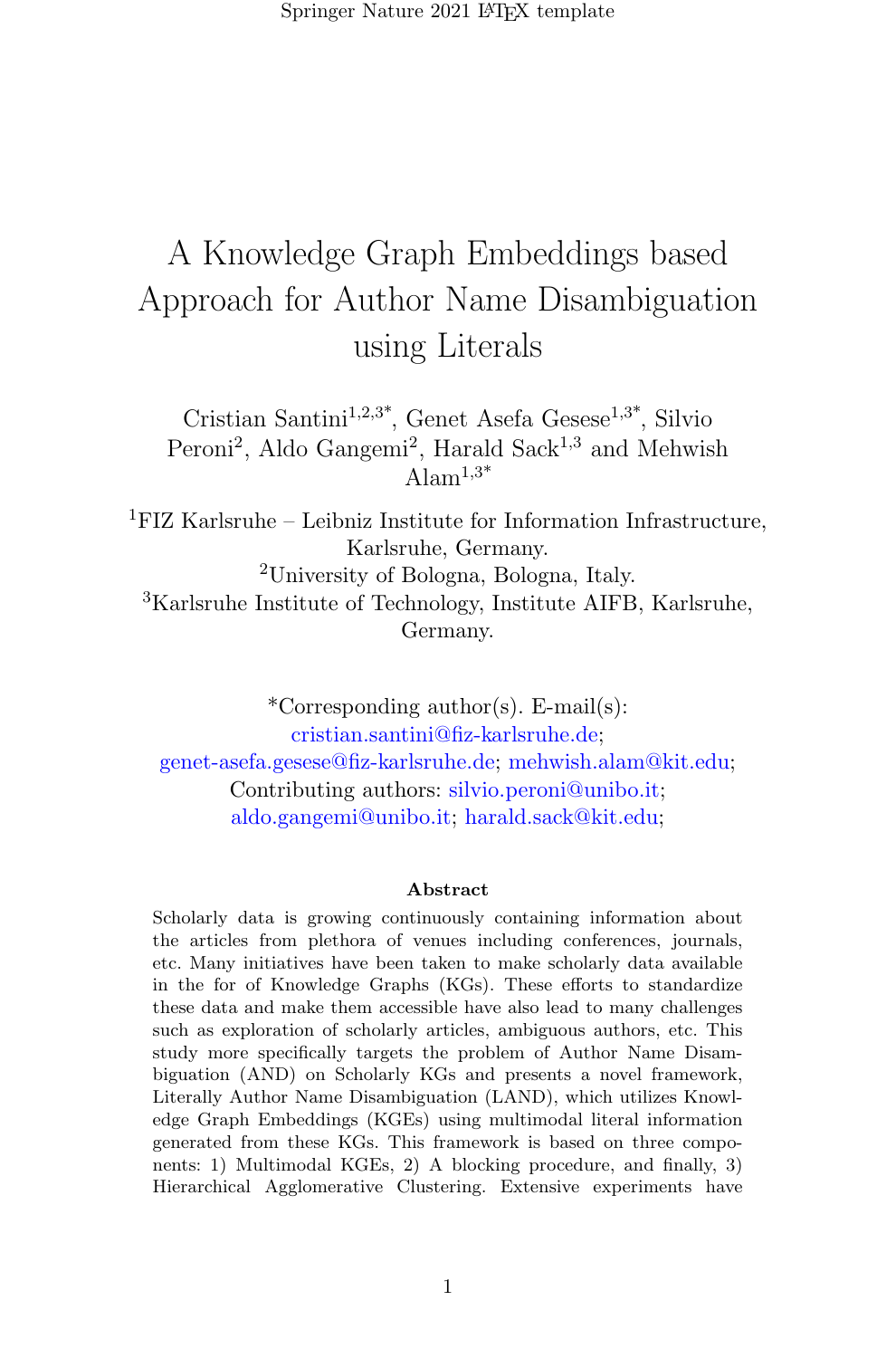been conducted on two newly created KGs: (i) KG containing information from Scientometrics Journal from 1978 onwards (OC-782K), and (ii) a KG extracted from a well-known benchmark for AND provided by AMiner (AMiner-534K). The results show that our proposed architecture outperforms our baselines of 8-14% in terms of  $F_1$  score and shows competitive performances on a challenging benchmark such as AMiner. The code and the datasets are publicly available through Github [\(https://github.com/sntcristian/and-kge\)](https://github.com/sntcristian/and-kge) and Zenodo [\(https://zenodo.org/record/5675787#.YcCJzL3MJTY\)](https://zenodo.org/record/5675787#.YcCJzL3MJTY) respectively.

Keywords: Author Name Disambiguation, Bibliographic Data, Citation Data, Clustering, Knowledge Graph Embeddings, Open Citations

# 1 Introduction

Data available in scholarly knowledge graphs (SKGs) – i.e., "a graph of data intended to accumulate and convey knowledge of the real world, whose nodes represent entities of interest and whose edges represent potentially different relations between these entities"  $[1]$  – is growing continuously every day, leading to a plethora of challenges concerning, for instance, article exploration and visualization [\[2\]](#page-17-1), article recommendation [\[3\]](#page-17-2), citation recommendation [\[4\]](#page-18-0), and Author Name Disambiguation (AND) [\[5\]](#page-18-1), which is relevant for the purposes of the present article. In particular, AND refers to a specific task of entity resolution which aims at resolving author mentions in bibliographic references to real-world people.

Author persistent identifiers, such as ORCIDs and VIAFs, simplify the AND activity since such identifiers can be used for reconciling entities defined as different objects and representing the same real-world person. However, the availability of such persistent identifiers in SKGs – such as OpenCitations (OC) [\[6\]](#page-18-2), AMiner [\[7\]](#page-18-3) and Microsoft Academic Knowledge Graph  $(MAKG)$   $[8]$  – is characterized by very low coverage and, as such, additional and computationally-oriented techniques must be adopted to identify different authors as the same person.

In the past, many automatic approaches have been developed to automatically address AND by using publications metadata (e.g., title, abstract, keywords, venue, affiliation, etc.) to extract some features which can be used in the disambiguation task. These methods vary widely from supervised learning methods to unsupervised learning including recently developed deep neural network-based architectures [\[9\]](#page-18-5). However, the existing SKGs do not provide all the relevant contextual information necessary to reuse effectively and efficiently such approaches, that often rely on pure textual data.

In contrast with the approaches mentioned above, this study focuses on performing AND for scholarly data represented as linked data or included in SKGs by considering the multi-modal information available in such collections, i.e., the structural information consisting of entities and relations between them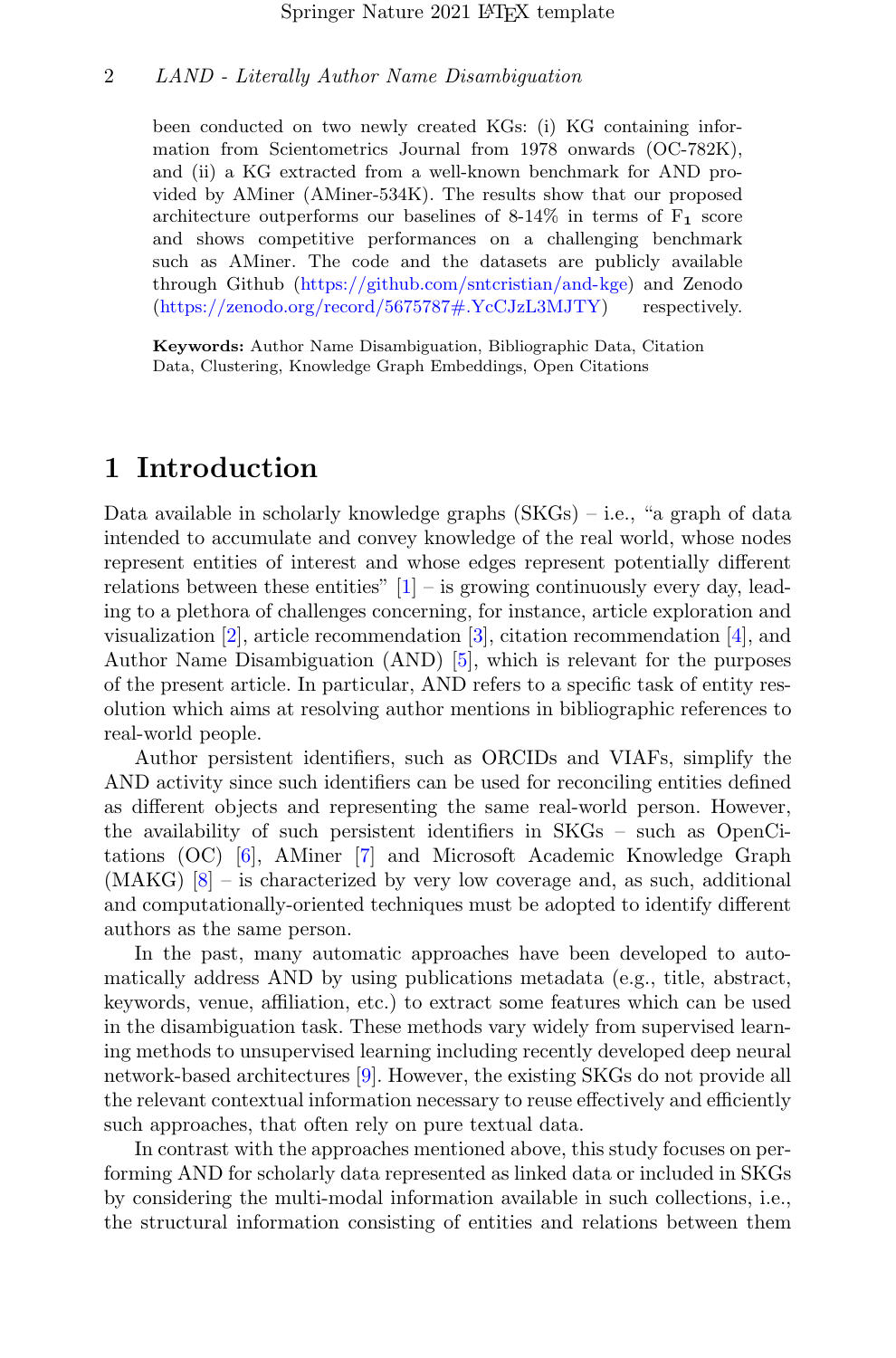as well as text or numeric values associated with the authors and publications defined in the form of literals (family name, given name, publication title, venue title, year of publication, etc.). The proposed framework to address this task is named Literally Author Name Disambiguation (LAND), which focuses on tackling the following research questions:

- Can Knowledge Graph Embeddings (KGEs) i.e. a technique that enables the creation of a "dense representation of the graph in a continuous, low-dimensional vector space that can then be used for machine learning tasks" $[10]$  – be used effectively for the downstream task of clustering, more specifically for author name disambiguation?
- Does the information present in attributive triples (i.e. titles, publication dates, etc.) in existing SKGs enhance the aforementioned representations for AND?

The goal of this article is to provide a representation learning method for extracting entity features from SKGs which do not require any labeled training data. To this end, LAND uses semantic matching models which incorporate literal information, namely LiteralE [\[11\]](#page-18-7), to extract author-related features which can adapt to the sparsity of metadata in SKGs. LAND further integrates KGEs along with Hierarchical Agglomerative Clustering (HAC) [\[12\]](#page-18-8) and Blocking [\[13\]](#page-19-0) where LAND architecture is particularly suited for data modeling with the topology of an SKG.

The rest of the article is organized as follows. Section [2](#page-2-0) discusses the related studies in the field. Section [3](#page-5-0) introduces the SKGs created for conducting our experiments. Section [4](#page-8-0) details the proposed framework, while Section [5](#page-11-0) documents the conducted experiments and the achieved results. Finally, Section [6](#page-17-3) provides a summary of the work and gives some future perspectives.

# <span id="page-2-0"></span>2 Related Work

This section describes the studies related to author name disambiguation which are further divided into rule-based approaches, machine learning based approaches, and more specifically neural network based approaches. It also details the studies using KGEs for scholarly data.

# 2.1 Author Name Disambiguation

In [\[14\]](#page-19-1) the authors classify existing AND approach into two categories, i.e., author assignment and author grouping. The author assignment approach directly assigns a label to every item corresponding to the real-world author. This approach is often difficult to implement since it requires the actual list of authors to be known a priori. The second method, author grouping, consists in clustering the entries corresponding to authors via a similarity function which should produce output groups associated with real-world entities. Author grouping may not require the number of authors to be known a priori and is consequently easier to implement in most cases.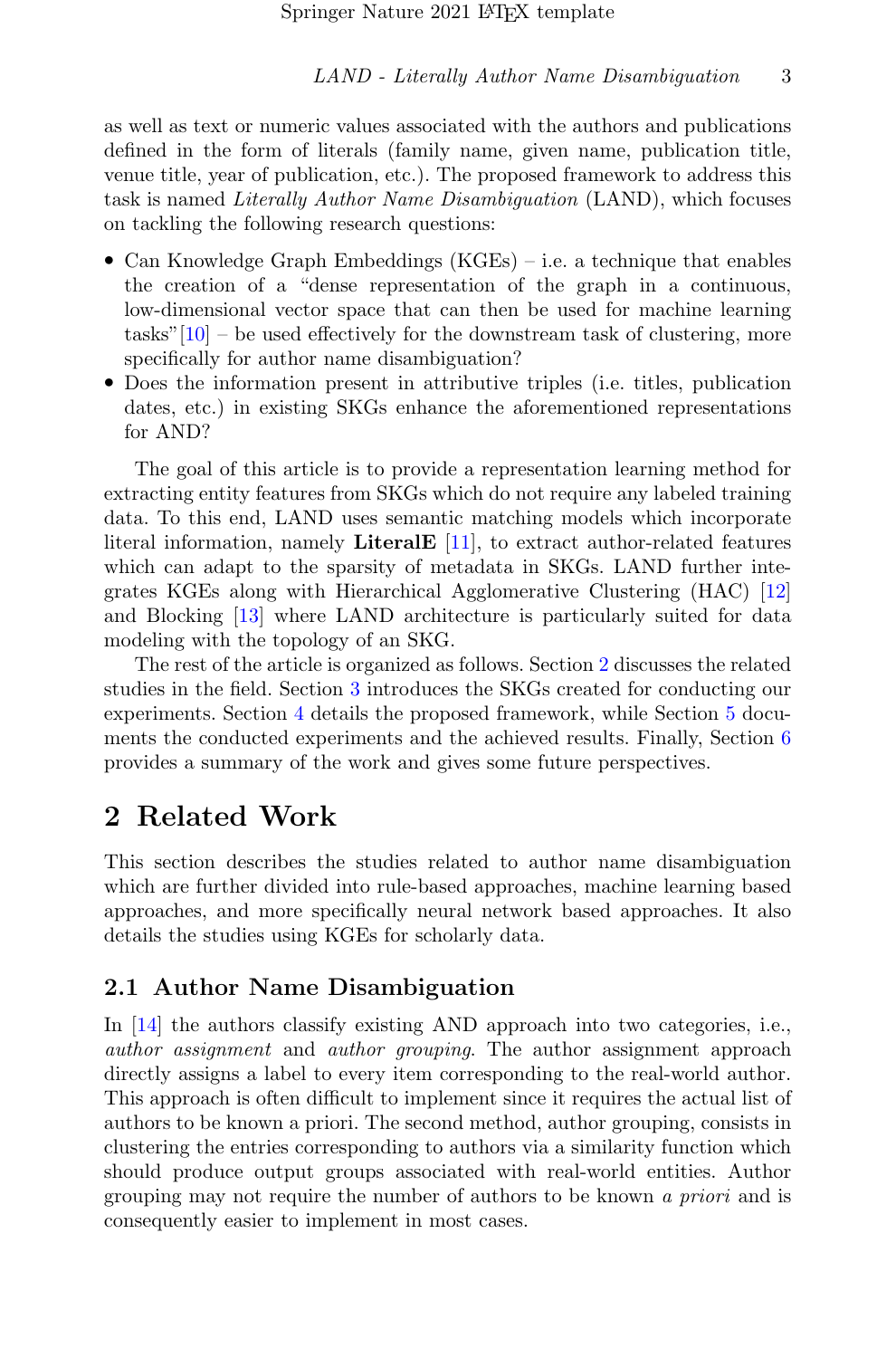Moreover, in the aforementioned survey, the authors classify the evidence used according to three categories: 1) web information (e.g., information extracted from web pages), 2) *citation information* (i.e. metadata associated with publications), and 3) *implicit evidence*, such as topic modeling or graph embeddings [\[15\]](#page-19-2). Additionally, a common strategy in AND is to initially group author entries into subsets by looking at name compatibility, e.g., authors carrying the same last name are grouped and disambiguation is performed within each group. This activity is carried out to reduce the number of pairwise comparisons required by the task and is termed as blocking (for details see [\[13\]](#page-19-0)). One of the simplest and most common approaches is to group authors by looking at the full last name and the first initial (hereafter,  $LN$ - $FI$ ) of the given name, therefore called LN-FI blocking.

### 2.1.1 Rule-based Approaches for AND

Rule-based methods adopt a predefined set of rules for considering if two publications belong to the same author or not. In [\[16\]](#page-19-3), the authors propose a rule-based classifier which takes as input several attributes associated to a pair of publications (e.g., title, coauthors lists, referenced works, etc.) related to an ambiguous name and assigns a similarity score for each one of these attributes based on the overlapping information between two publications. Despite its simplicity, this method does not scale well, and its performance is often difficult to generalize on different domains. GHOST [\[15\]](#page-19-2), is another rule-based method which adopts a graph-based approach. It constructs a co-authorship graph for each instance s related to a queried author name by collapsing all the co-authors with same name into one single node. The resulting graph contains all authors which are co-authors with s and all authors which have co-authored a paper with the co-authors of s. Then, the similarity between two instances of s is computed based on the number of valid paths and affinity propagation is used to group nodes into clusters. However, this method does not work for single-author papers and information contained in other metadata (e.g. publication titles, abstracts, or keywords) is not considered.

# 2.1.2 Machine Learning Based Approaches for AND

These approaches take into consideration several fields describing scholarly resources, such as title words, keywords, coauthors, venues, etc., and a classifier is trained in a supervised learning fashion to estimate the relevance of each of these features for author disambiguation. One of the seminal works in MLbased AND was Author-ity  $[17]$ . Author-ity makes use of LN-FI blocking to preliminarily split publications related to ambiguous author names into blocks; then, given a pair of publications  $p_1, p_2$  corresponding to two author name instances  $s_1, s_2$  respectively in a block, it constructs a multidimensional similarity profile  $x(p_1, p_2)$ , based on title, journal name, co-author names, MeSH, language, affiliation, email, and other name attributes. The similarity profile is the input feature of a classifier trained with Bayesian learning to estimate the probability of  $x(p_1, p_2)$ , given that  $p_1, p_2$  are written by the same author or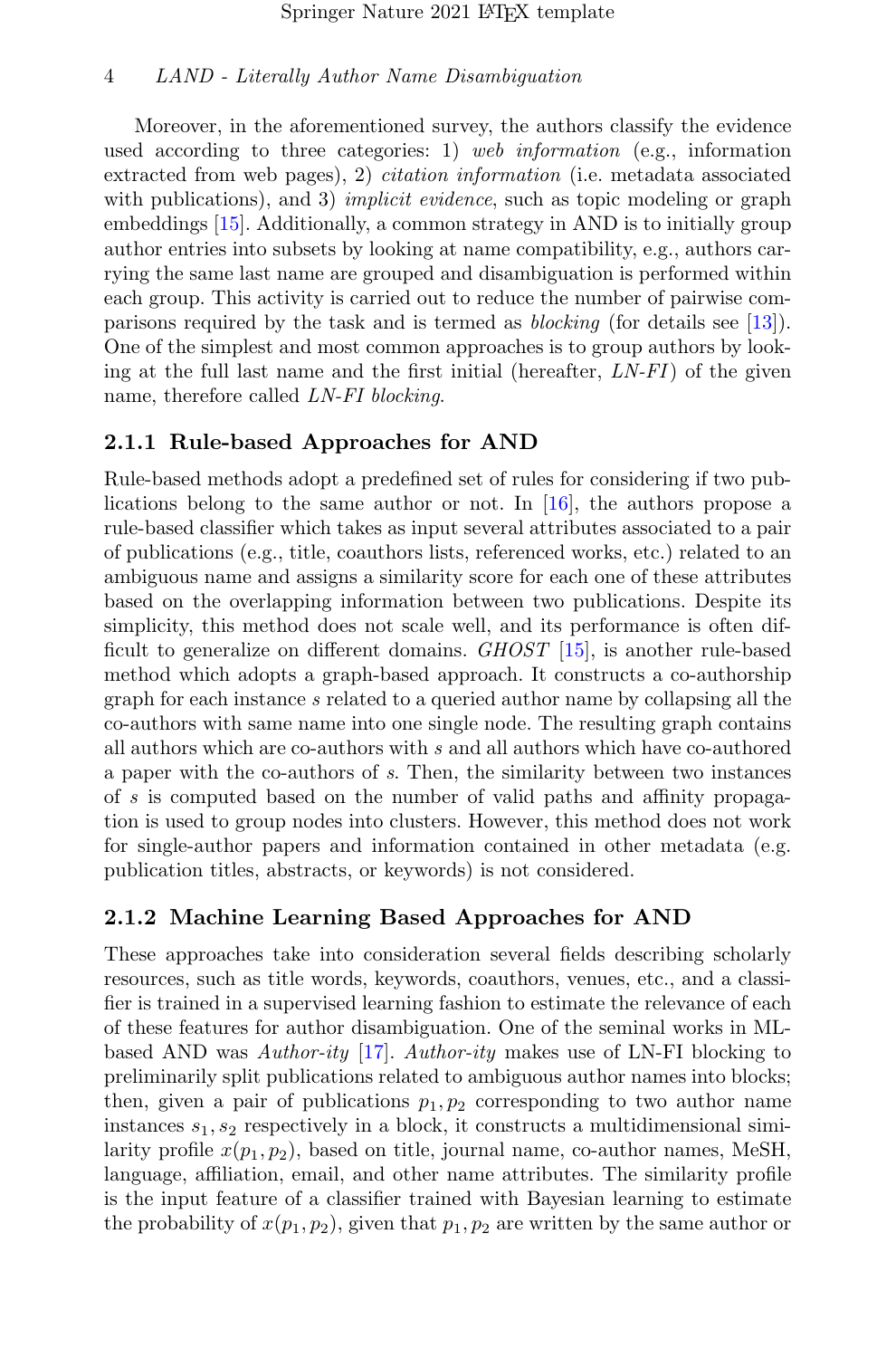not. In the end, a maximum-likelihood based agglomerative clustering is used in order to group publications.

Another approach that makes use of supervised learning is *BEARD* [\[18\]](#page-19-5). This method adopts a phonetic-based blocking strategy to preliminarily group authors into blocks by looking at the phonetic representation of the normalized surname (e.g., "van der Waals, J. D."  $\rightarrow$  "Waals, J. D."). Moreover, it associates a set of similarity features to each pair of author instances that are designed to be sensitive towards the ethnic group of the authors. Then, a classifier is trained on annotated data to learn a pairwise distance function using tree-based methods (i.e. Random Forest and Gradient Boosted Trees). Finally, author references are grouped using hierarchical agglomerative clustering. The novelty of this method is to introduce for the first time ethnicity-sensitive features to make author name disambiguation sensitive to the actual origin of authors. However, the impact of the phonetic-based blocking strategy is not adequately addressed.

#### 2.1.3 Neural Networks based Approaches for AND

In [\[19\]](#page-19-6), the authors propose an AND approach that works on anonymized graphs by using relational information learned via network embeddings. This method constructs three local graphs for a candidate set of documents: a person–person graph representing a collaboration between authors, a person–document graph representing the association between authors and bibliographic records, and a document–document similarity graph based on co-authorship relations. A representation learning model is proposed to embed the nodes of these graphs into a shared low-dimensional space by optimizing a joint objective function based on the pairwise ranking of similarity. The final results are generated by agglomerative hierarchical clustering. This method proposes a new representation learning framework that is particularly suited for downstream clustering tasks. However, since this approach is designed for anonymized graphs, it does not take into consideration many attributes of nodes rather than co-author sharing for computing document similarity.

In [\[9\]](#page-18-5), the authors propose an AND method based on three components: a representation learning module which create embedding representations for each document by leveraging global information, a local-linkage learning framework which exploits shared information to refine the embeddings related to an ambiguous name a, and a recurrent neural network which estimates the number of clusters for each ambiguous name a. This model is by far the most complex among those surveyed and it outperformed previous models. However, this method requires labeled samples for the global learning framework and complex feature engineering.

### 2.2 Knowledge Graph Embeddings and Scholarly Data

Few studies have been made recently on the use of KGEs with an application on scholarly linked data. In  $[20]$ , an entity retrieval system for the scholarly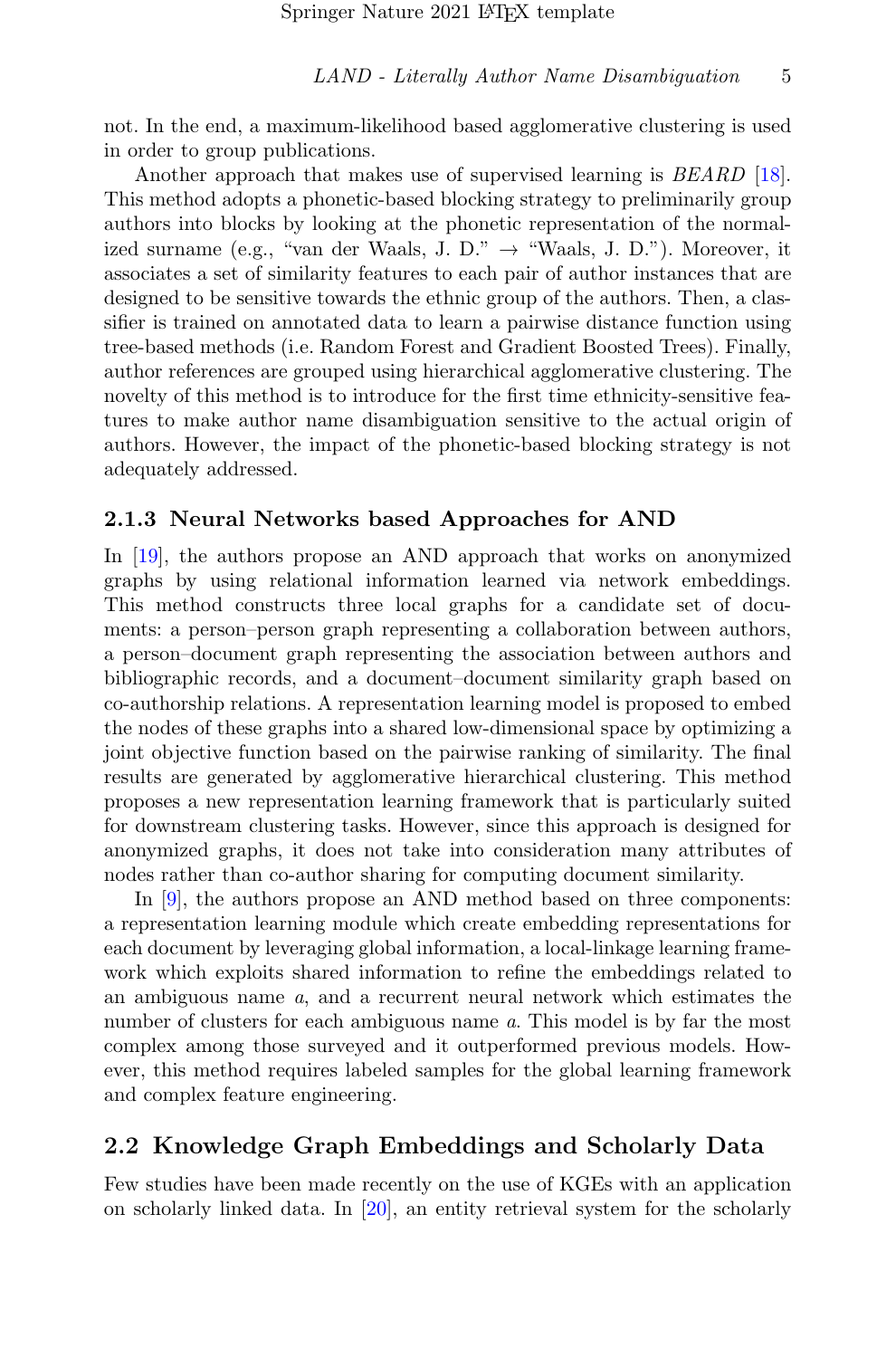domain was proposed, combining information coming from textual embeddings and structural embeddings trained from the KG IOS Press  $LD$  Connect<sup>[1](#page-5-1)</sup>. In this paper, the authors evaluate the quality of low-dimensional representations of papers and entities (i.e. authors, organizations, etc.) by extracting two benchmark datasets: 1) a benchmark dataset collected from Semantic Scholar in order to evaluate the semantic similarity of papers, and 2) a second benchmark dataset extracted from DBLP used in order to evaluate co-authorship recommendations based on KGEs. The authors extract paragraph vectors for representing papers' content by using doc2vec [\[21\]](#page-19-8) and train TransE [\[22\]](#page-20-0) for extracting embeddings of entities in the SKG of IOS LD Connect. In order to build the entity retrieval model, a logistic regression model which takes as input features both paragraph vectors and structural embeddings. It is trained on a dataset of similar papers automatically collected from Semantic Scholar. Reported results show that KGEs do not have a significant impact on paper similarity classification, whether textual embeddings alone achieve robust results. As a second step, a co-author inference evaluation is carried by using a benchmark dataset extracted from DBLP to demonstrate the ability of TransE for predicting coauthorship links based on the observed triples.

In [\[23\]](#page-20-1), embeddings have been used to generate coauthorship recommendations on SKGs. One of the aims of this work is to propose a novel approach for training KGE models on SKGs where 1-to-N, N-to-1, and N-to-N relations are frequent (i.e. authorship relations or citation links). In order to address this issue, the authors present a reimplementation of TransE [\[22\]](#page-20-0) and RotatE [\[24\]](#page-20-2) by using a newly proposed loss function optimized for many-to-many relations, i.e. Soft Margin (SM) Loss. The results of their study show how the models equipped with SM loss outperform the original models. The novelty of this study is to propose a loss function that mitigates the adverse effects of false-negative sampling and to investigate the use of KGEs for co-authorship suggestions.

# <span id="page-5-0"></span>3 Creation of the Scholarly KGs

This section introduces the benchmark datasets OC-782K and AMiner-534K which are created for evaluating the LAND framework. OC-782K is a subset of the *Scientometrics* KG [\[25\]](#page-20-3) which is built in compliance with the OpenCitations Data Model (OCDM) [\[26\]](#page-20-4). On the other hand, AMiner-534K is a KG generated from a well-established benchmark dataset<sup>[2](#page-5-2)</sup> for AND made available by AMiner in [\[9\]](#page-18-5).

# 3.1 The OC-782K Knowledge Graph

In this paper, the Scientometrics KG from [\[25\]](#page-20-3) is referred to as *Scientometrics*-OC. This publicly available KG contains bibliographic information about the

<span id="page-5-1"></span><sup>1</sup><http://ld.iospress.nl/>

<span id="page-5-2"></span><sup>2</sup><https://static.aminer.cn/misc/na-data-kdd18.zip>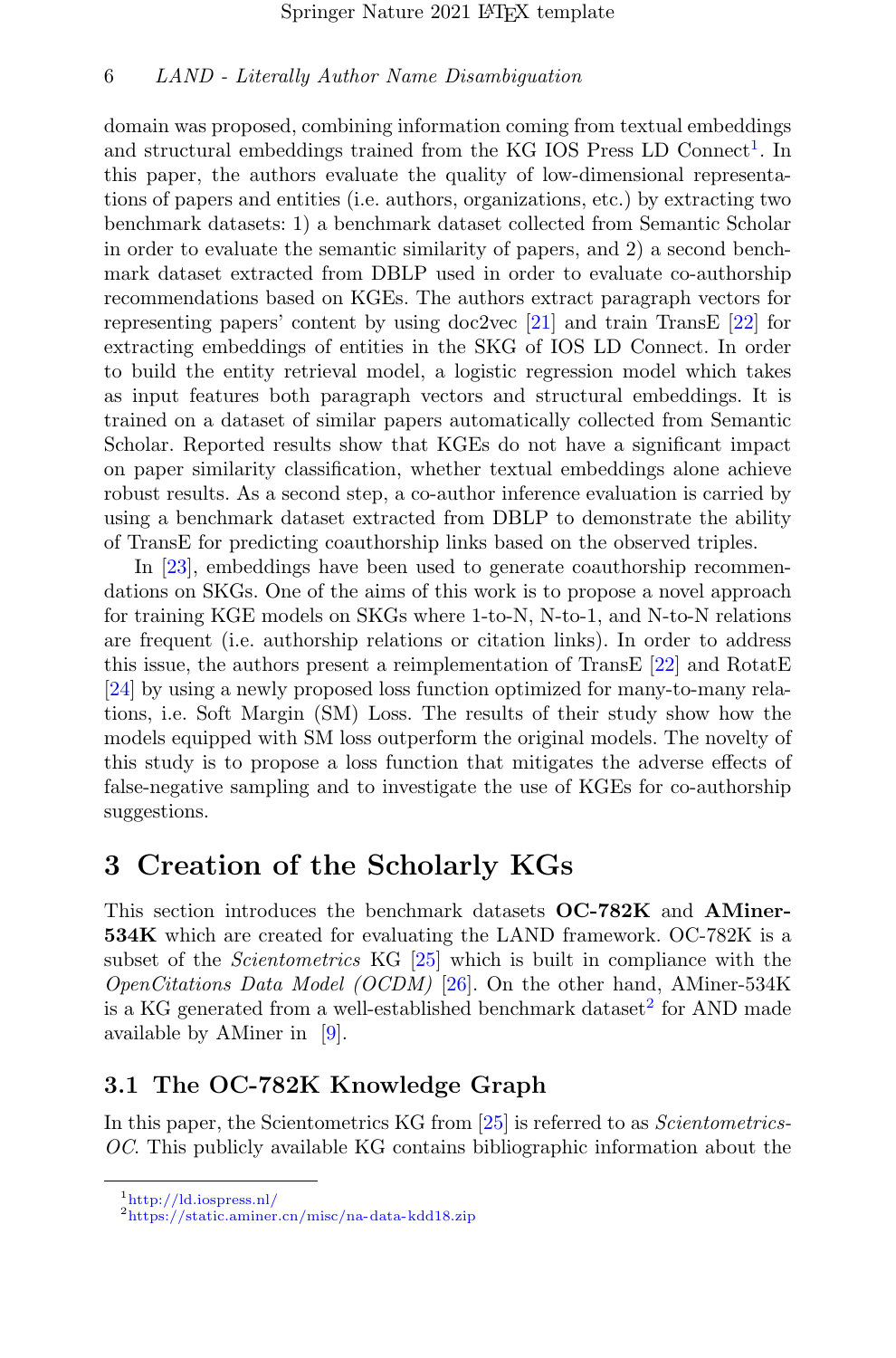



<span id="page-6-1"></span>Fig. 1 A Graffoo diagram [\[27\]](#page-20-5) describing the data Model used for OC-782K.

articles published by the journal  $Scientometrics<sup>3</sup>$  $Scientometrics<sup>3</sup>$  $Scientometrics<sup>3</sup>$  from 1978 to the present, along with bibliographic information of all the cited academic works. The dataset named  $OC-782K$  is created from *Scientometrics-OC* by modeling entities related to authors, publications, and venues with different data models suited for the task of AND.

This data model contains three types of entities: fabio:Expression, which represents articles, books, conference papers, and other academic works, fabio:Journal for representing journal venues (if the related fabio:Expression is a journal article), and authors which are described as foaf: Agent. The data model is an abstraction of the *OCDM* [\[26\]](#page-20-4) and is created for two reasons: i) for collecting triples only related to the entities of interest (e.g. bibliographic resources, venues, and authors), ii) create an abstract representation of *Scientometrics-OC* in order to perform representation learning more efficiently. The data model of OC-782K is represented in Figure [1](#page-6-1).

OC-782K is extracted from Scientometrics-OC by first collecting information about the bibliographic resources with at least a title and an author. Then, the publication dates and journal venues of these works (if available) were collected. A foaf:knows relation is added between two authors who have coauthored the same work, and the relation between two bibliographic resources, a citing expression and a cited one, is represented with the cito:cites relation.

The dataset consists of 781,917 triples, with 620,321 structural triples (i.e. triples with object relations). In the original Scientometrics-OC, while duplicate bibliographic resources and journals were merged by using the DOIs associated with each article, authors are not disambiguated (i.e., there is

<span id="page-6-0"></span><sup>3</sup><https://www.springer.com/journal/11192>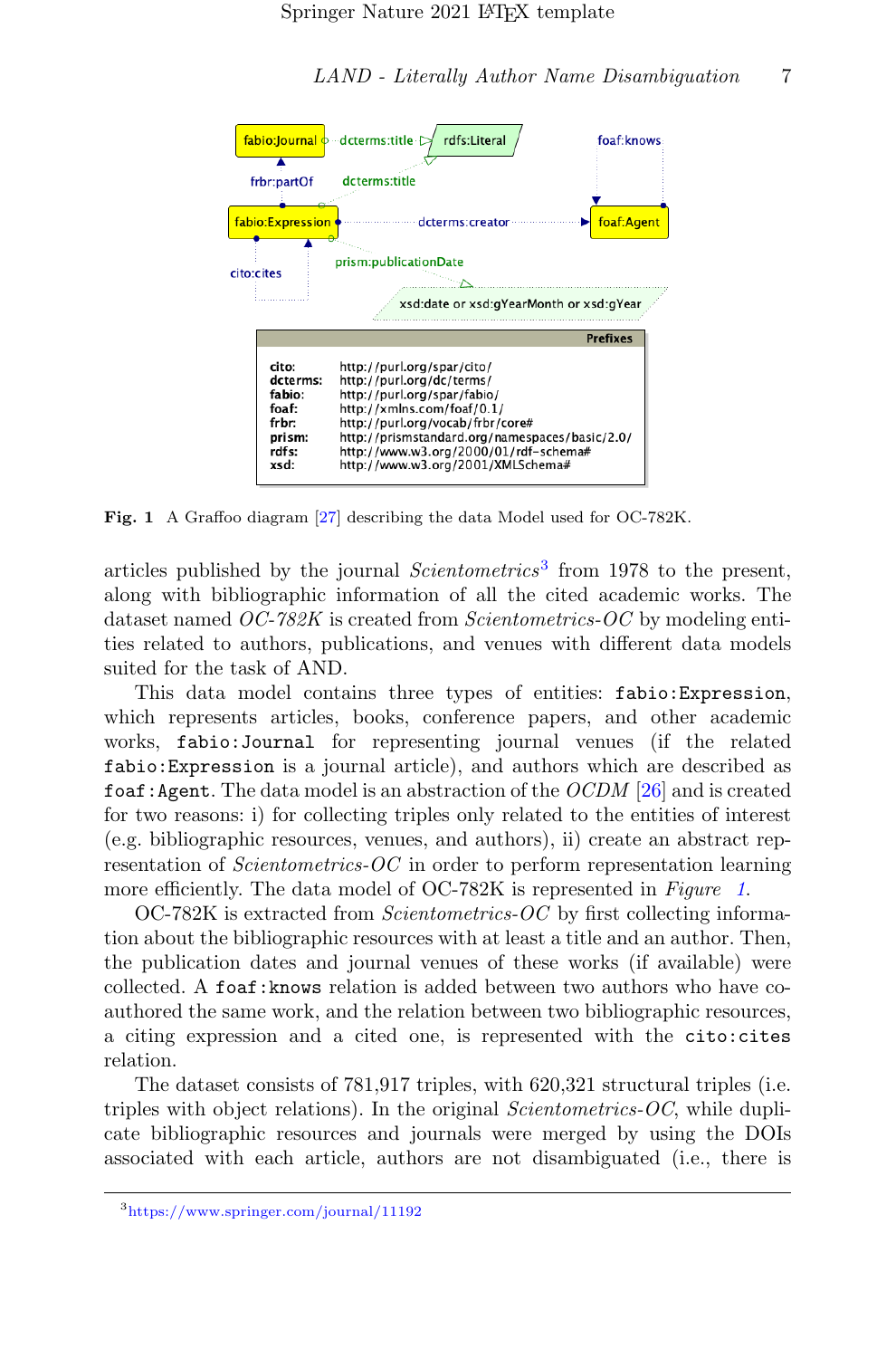Table 1 Number of entities and triples in OC-782K.

<span id="page-7-0"></span>

| Object triples |         | Textual triples   Numeric triples   Entities |         |
|----------------|---------|----------------------------------------------|---------|
| 620,321        | 104,621 | 56,975                                       | 293,186 |

<span id="page-7-1"></span>Table 2 Number of entities and relations counted by type in OC-782K.

| Entities     |        | Relations |            |             |             |             |
|--------------|--------|-----------|------------|-------------|-------------|-------------|
| Publications | Venues | Authors   | dc:creator | foaf: knows | cito: cites | frbr:partOf |
| 57,266       | 47.355 | 188.565   | 188,565    | 253.942     | 128.738     | 49,076      |



<span id="page-7-2"></span>Fig. 2 A Graffoo diagram [\[27\]](#page-20-5) describing the data model used for AMiner-534K.

one author for each dcterms:creator relation.) Statistics of the dataset are reported in Table [1](#page-7-0) and Table [2](#page-7-1).

### 3.2 The AMiner-534K Knowledge Graph

In order to evaluate the generalizability of the proposed approach on a different dataset, a second scholarly KG named  $AMiner-534K$  is extracted from the AMiner AND benchmark dataset introduced in [\[9\]](#page-18-5). The AMiner benchmark for AND contains a sub-set of publications from AMiner and sampled from 100 ambiguous Asian names. This dataset contains the following information for each scholarly article: title, publication date, venue, keywords, abstract, authors, and affiliations. The AMiner-534K KG is created by extending the data model of OC-782K with the additional author affiliation information (using the property schema:affiliation). A representation of the data model is available in Figure [2](#page-7-2). However, for AMiner-534K the cito: cites and the foaf:knows properties are absent since these properties are not present in the original benchmark.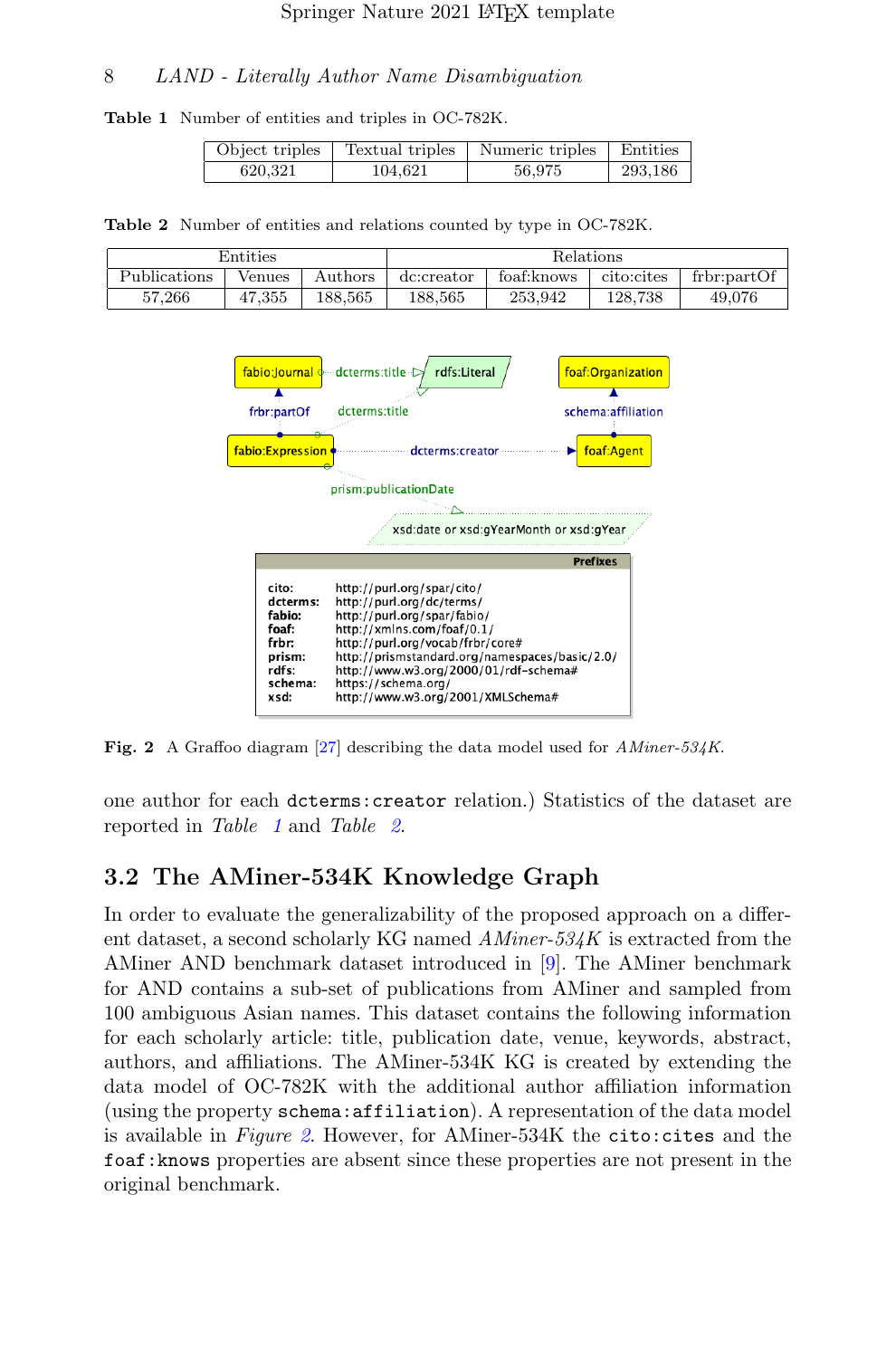Table 3 Number of entities and triples in AMiner-534K.

<span id="page-8-1"></span>

| Object triples |        | Textual triples   Numeric triples   Entities |         |
|----------------|--------|----------------------------------------------|---------|
| 428,473        | 70,046 | 35,021                                       | 179,377 |

Table 4 Number of entities and relations counted by type in AMiner-534K.

<span id="page-8-2"></span>

| Entities           |                    |         |               |  |
|--------------------|--------------------|---------|---------------|--|
| Publications       | Venues             | Authors | Organizations |  |
| 35,023             | 5,889              | 110,837 | 27,628        |  |
| Relations          |                    |         |               |  |
| dc:creator         | schema:affiliation |         | frbr:partOf   |  |
| 197.249<br>196,201 |                    | 35,023  |               |  |

Statistics of the dataset are reported in Table  $\beta$  and Table  $\gamma$ . As for the previous dataset, the extracted files are available on Zenodo at [https://doi.](https://doi.org/10.5281/zenodo.5675801) [org/10.5281/zenodo.5675801](https://doi.org/10.5281/zenodo.5675801) [\[28\]](#page-20-6) in order to allow the reproducibility of the studies herein described.

# <span id="page-8-0"></span>4 Literally Author Name Disambiguation (LAND)

In this section, the different components of the proposed framework, Literally Author Name Disambiguation (LAND), are described in detail. Figure [4](#page-8-0) shows the overall architecture of the approach which is based on three main components:

- Multimodal KG Embeddings. This strategy is aimed at learning representative features of entities and relations in a KG by taking into account the structure of the graph itself along with the semantics contained in the literals about these entities (e.g., titles of academic works or publication dates).
- Blocking. This strategy is used to reduce the number of pairwise comparisons required by the AND task by initially grouping authors into blocks characterized by name similarity, so that disambiguation is carried within each block. LAND uses a rather simple but effective blocking strategy called LN-FI blocking.
- Clustering. Hierarchical Agglomerative Clustering (HAC) is used to group the embeddings associated with each author to be disambiguated into kclusters by using vector-based similarity measure along with a distance threshold.

The output of these components is then used for refining the original KG. In the following, each of these components is discussed in detail.

# 4.1 Multimodal Knowledge Graph Embeddings

The first step of the LAND framework is to learn the latent representation of the KGs described in Section [3](#page-5-0) including the representations of the authors.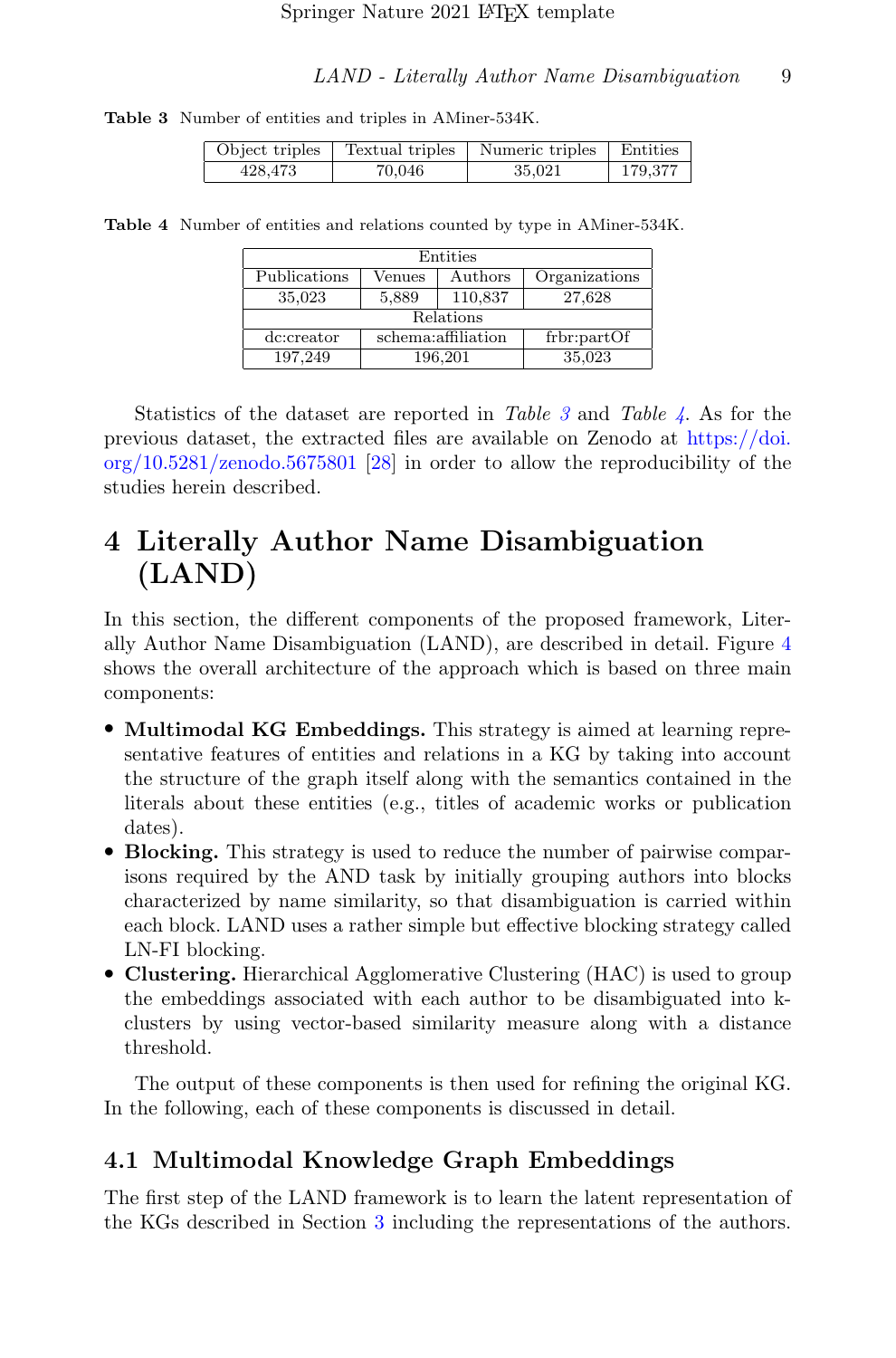

Fig. 3 The overview of the LAND architecture

To this end, the Multimodal KGEs component of LAND is designed to learn embeddings of entities and relationships in a KG by combining the structural information and literals associated with the entities such as a string or a date value. LAND adopts LiteralE [\[11\]](#page-18-7) embedding model in this component to learn the KGEs. It incorporates literal information into entity representations by using a learnable mapping function where the literals can either be numeric or text. More specifically, LiteralE is a multimodal extension of semantic match-ing models for learning KGEs, such as DistMult [\[29\]](#page-20-7). DistMult scores each triple in the KG with a simple bilinear transformation  $f(h, r, t) = \mathbf{h}^T diag(\mathbf{r}) \mathbf{t}$ . Meanwhile, Literal E aims to modify the scoring function  $f$  by enhancing the entity embeddings with the information coming from literal values. At the core of this method is the mapping function  $q: R^h \times R^d \to R^h$  which takes as input an entity embedding  $e \in R^h$  and a literal vector  $l \in R^d$  and maps them to a new embedding of the same dimension as the entity embedding.

LAND makes use of SPECTER [\[30\]](#page-20-8), a pre-trained BERT language model for scientific documents in order to encode the textual attributes of the entities (e.g., publication titles) in the vector space  $R^d$  before incorporating them into entity vectors with the  $q$  function. Each title in our scholarly KG is mapped to a 768-dimensional sentence embedding by utilizing this model. Meanwhile, the numeric datatypes such as  $rsd:qYear$  are converted to a literal vector as described in LiteralE.

In this study, the following two varieties of the DistMultLiteralE model are used and compared against their corresponding base (unimodal) model DistMult.

• DistMultLiteralE- $g_{lin}$ . This architecture incorporates textual embeddings extracted from the titles of the entities (scholarly articles) into their representations by means of a linear transformation defined as follows:

$$
g_{lin}(\mathbf{e}, \mathbf{l}) = \mathbf{W}[\mathbf{e}, \mathbf{l}],
$$

where  $e \in R^h$  is the vector associated to the *i*th entity in a KG,  $l \in R^d$  is the title embedding,  $\mathbf{W} \in R^{(h,d+h)}$  is a linear transformation matrix and  $[e,1] \in R^{(h+d)}$  is the concatenation vector of the entity embedding **e** and the literal embedding l.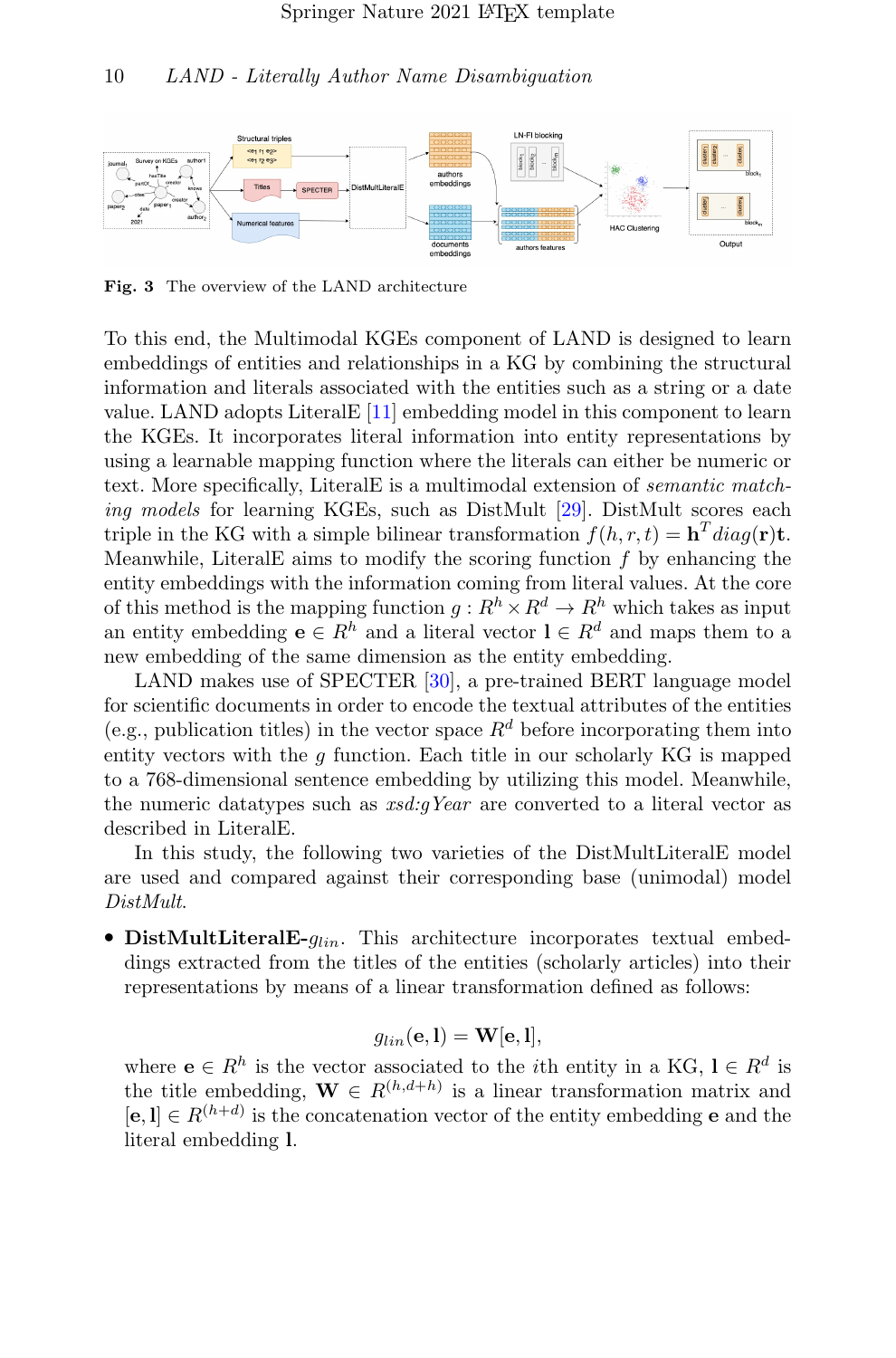• DistMultLiteralE- $q_{grav}$ . The goal here is to leverage both text (titles) and numeric literals (publication dates). This architecture combines the information coming from numeric and textual literals into the entity representations by means of a Gated Recurrent Unit (GRU), defined as follows:

$$
g_{gru}(\mathbf{e}, \mathbf{l}, \mathbf{n}) = \mathbf{z} \circ \mathbf{h} + (1 - \mathbf{z}) \circ \mathbf{e}
$$

$$
\mathbf{z} = \sigma(\mathbf{W}_{ze}\mathbf{e} + \mathbf{W}_{zl}\mathbf{l} + \mathbf{W}_{zn}\mathbf{n} + \mathbf{b})
$$

$$
\mathbf{h} = h(\mathbf{W}_h[\mathbf{e}, \mathbf{l}, \mathbf{n}]),
$$

where  $\circ$  is the element-wise multiplication,  $\sigma(\cdot)$  is the sigmoid function,  $\mathbf{W}_{ze} \in R^{(h,h)}, \mathbf{W}_{zl} \in R^{(h,h+d)}, \mathbf{W}_{zn} \in R^h$  and  $\mathbf{W}_h \in R^{(h,h+d+1)}$  are linear transformation matrices, **b** is a bias vector,  $h(\cdot)$  is a component-wise nonlinearity (e.g. the hyperbolic tangent) and  $[e, l, n]$  is the concatenation of the entity vector, the textual vector and the numeric literal value.

Finally, after having each model trained on a given KG, every author A's embedding  $\bf{E}$  is modified by concatenating it with the embedding  $\bf{D}$  of the document  $D$  (i.e. scholarly article) associated to the author  $A$ , in order to obtain feature **F** where  $\mathbf{F} = \mathbf{E} + \mathbf{D}$ . This is carried out to reflect both the structural information of the two entities (the author and the document) and the literal information present in the document attributes (i.e. title and publication date) in the embedding of the author.

#### 4.2 Blocking

Blocking is a strategy that is widely used in AND systems. A comparative analysis of these approaches is already discussed in [\[13\]](#page-19-0). The idea is to split the set of features  $F$  related to authors into separate groups, also called *blocks*,  $F_{b_1}, F_{b_2}, \ldots, F_{b_n}$ , each one associated with an ambiguous name, so that AND is carried out independently within these blocks. This leads to the reduction in the computational complexity of the disambiguation algorithm typically from a pairwise comparison among all the author features in  $F$  to a pairwise comparison among the features in each block. Mathematically, the complexity gets reduced from  $O(||F||^2)$  to  $O(\sum_{i=1}^n ||F_{b_i}||^2)$ .

LAND uses a common blocking technique **LN-FI** (Last Name First Initial). LN-FI blocking divides the set of author features into blocks by looking at the full last name and the first initial of the given name of each author. This blocking technique is chosen since it's computationally less expensive than other blocking approaches which are based on distance measures or string normalization and it's also compliant with the way publishers often mention author names in publications' metadata. Moreover, LN-FI creates high recall blocks and thus allows for a higher number of pairwise comparisons among author features if compared with other methods [\[13\]](#page-19-0).

In order to implement the blocking procedure, first, the list of authors is extracted and sorted according to the family name and given name. Then, LN-FI blocking is applied to group the authors in this list into multiple sub-sets, each one containing authors with the same last name and first name initial.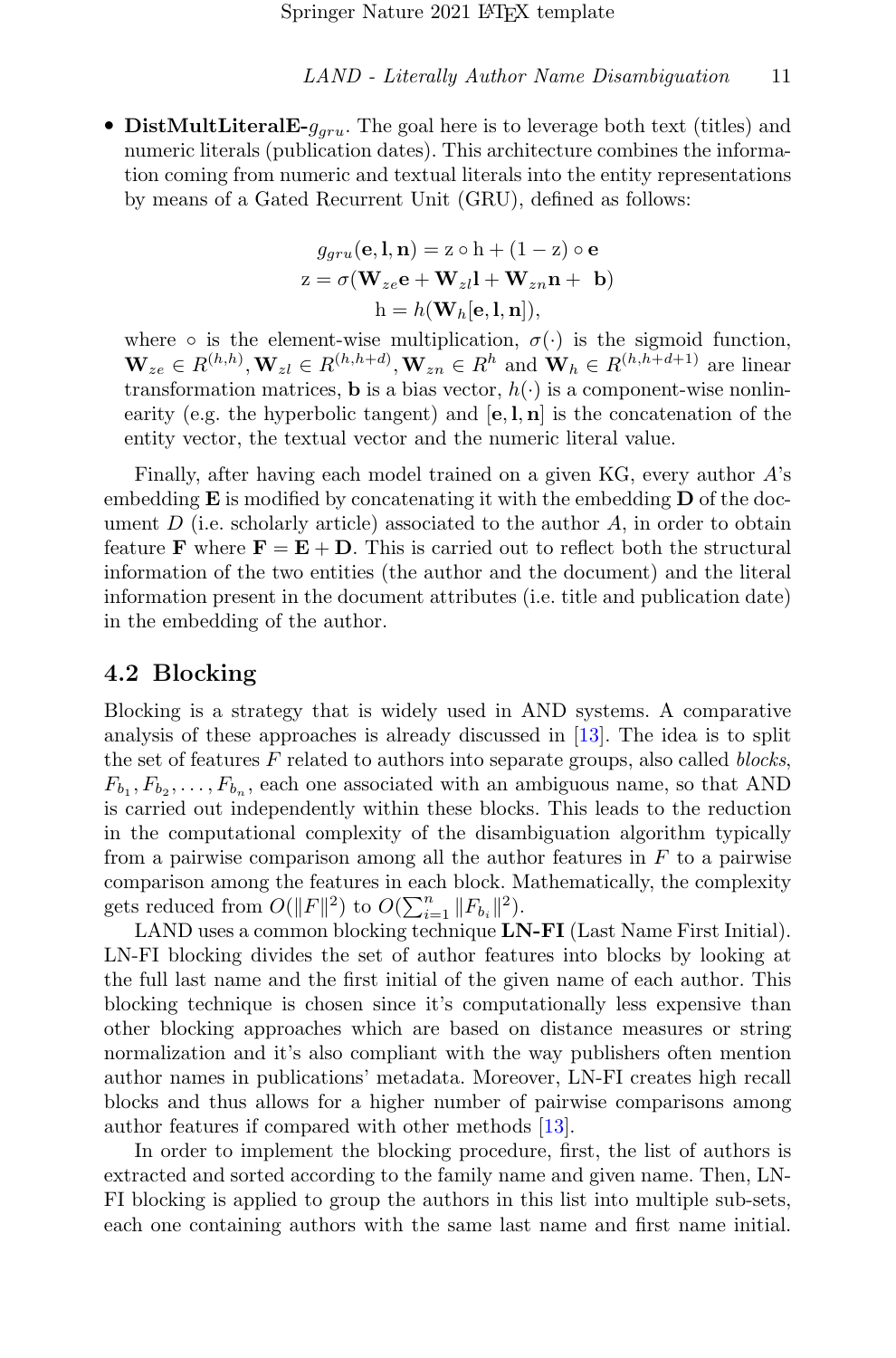Because of how LN-FI works, each block has a lower limit of 2 members to be disambiguated. Moreover, due to the size of our dataset, no upper limit is given in the number of members belonging to each block.

# 4.3 Clustering

The clustering algorithm in LAND helps in grouping together the author features in each block  $F_{b_i}$  into k-clusters  $\{C_1, ... C_k\}$  where all the features in  $C_j$ , where  $j = 1, ..., k$ , ideally belong to the same real-world author. The **Hier**archical Agglomerative Clustering (HAC) approach [\[12\]](#page-18-8) is used which builds clusters of features in a bottom-up manner. The approach conceives each embedding in a block as a singleton cluster and works by iteratively merging the two most similar clusters until all features have been merged in one final cluster.

In our implementation of HAC, similarity among clusters is computed with a single linkage strategy which, at each step, merges the clusters whose two closest members have the smallest distance, based on cosine similarity. In order to get the final clusters, a threshold on the maximum distance is defined and clusters above this threshold are considered to be corresponding to different authors. The threshold is defined globally over all the blocks by testing different values over an evaluation dataset and by trying to maximize precision to minimize false positives.

# <span id="page-11-0"></span>5 Experimental Results

This section discusses the empirical evaluation of the LAND framework. It first shows how the ground truth is generated for the task of AND, then it presents the achieved experimental results of LAND on the newly generated dataset OC-782K and on a KG extracted from a widely used AND benchmark, i.e. AMiner-534K (refer to Section [3](#page-5-0) for more details). In addition, an error analysis is carried out for the results on OC-782K.

# 5.1 Generation of the Ground Truth

In order to obtain the ground truth for testing LAND on  $OC-782K$ , a list of (author, ORCIDiD) pairs is extracted. This is performed for the purpose of having an evaluation dataset of scholarly articles labeled with a unique identifier associated with their real-world authors. In order to handle the unbalance in the dataset, only those authors whose last name and first initial are associated with at least two different ORCID iDs are considered. The final evaluation dataset contains 630 bibliographic works organized into 184 blocks and 497 different ORCID iDs.

For measuring the generalizability of the proposed approach, another manually-labeled benchmark dataset is used, i.e., AMiner-534K. This evaluation dataset is larger than the one extracted for OC-782K, with 35,023 scholarly articles and 6,395 unique authors. As for the previous dataset, each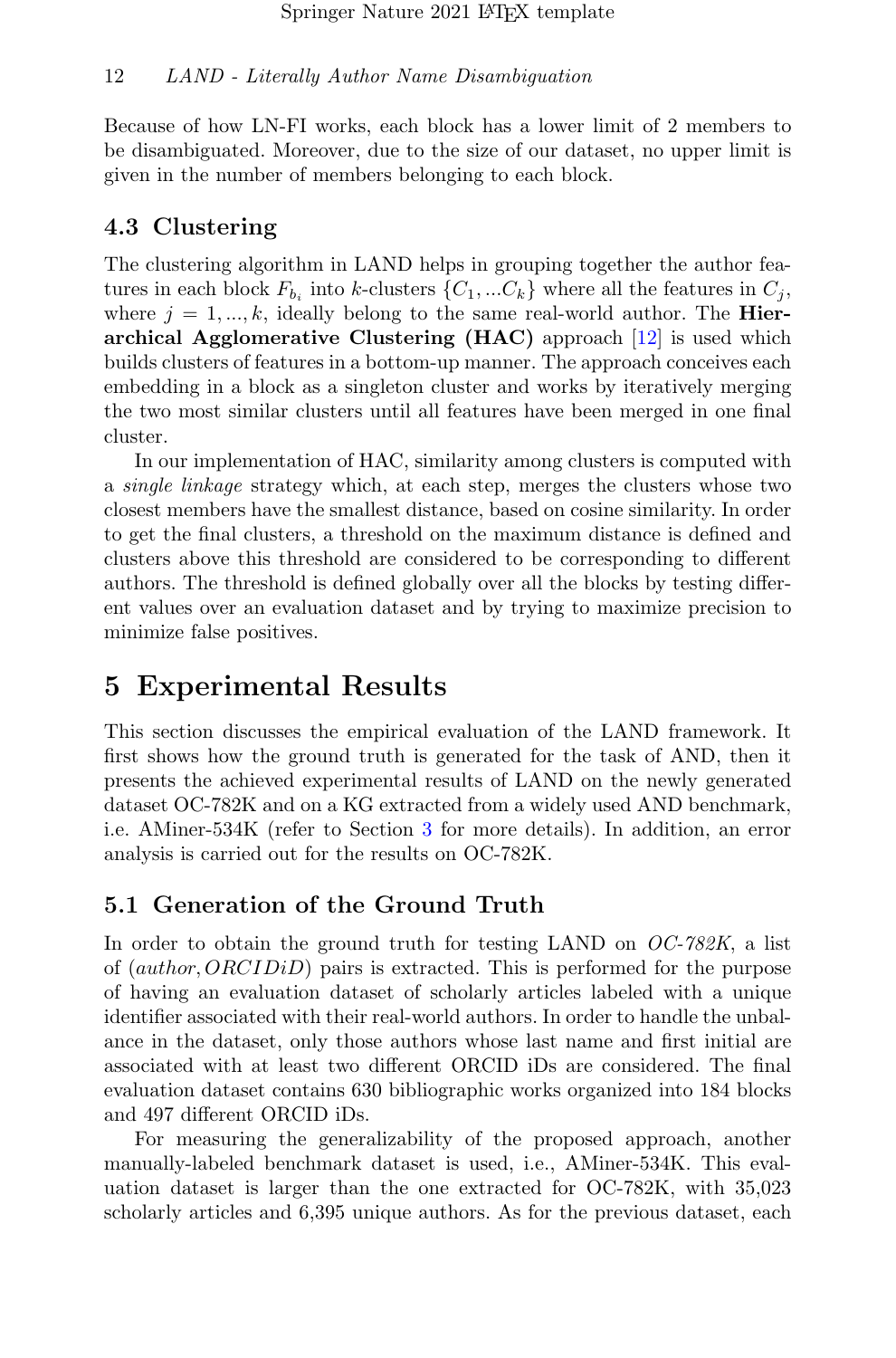Table 5 Hyper-parameter ranges for the HPO studies.

<span id="page-12-1"></span>

| Hyper-parameters                           | Ranges         |
|--------------------------------------------|----------------|
| Embedding dimension                        | 128, 256, 512  |
| Learning rate (log scale)                  | [0.0001, 0.01) |
| Number of negatives per triple (log scale) | [1, 50)        |
| Batch size                                 | 128, 256, 512  |
| Smoothing coefficient (log scale)          | [0.001, 1.0)   |

ambiguous name is considered as a block and disambiguation is performed within each block.

### 5.2 Experimental Setup

The performance of LAND is evaluated based on three variants of the KGE models: DistMult, DistMultLiteralE- $g_{lin}$ , and DistMultLiteralE- $g_{aru}$ . The first variant DistMult only considers the structural information and is used in order to have a baseline to measure the impact of literals. The second variant DistMultLiteralE- $q_{lin}$  incorporates titles of papers into the representation learning. The third variant DistMultLiteral E- $g_{aru}$  uses numeric attributes of the nodes (e.g., publication dates) along with titles. The implementation of the multimodal KGE models is made compatible with PyKEEN (v.1.4.0) [\[31\]](#page-21-0). The source code of different variants as discussed previously is available on Github[4](#page-12-0) . The KGE models are trained and evaluated using Colab Pro notebooks with  $\approx 24GB$  of RAM and Nvidia Tesla T4/K80 GPUs.

Two major tasks are involved in these experiments, i.e., i) an evaluation of LAND against a candidate set of authors associated with an ORCID iD in OC-782K and ii) a generalizability analysis of LAND on the benchmark dataset provided by AMiner, where LAND is compared to the SOTA models surveyed in  $[9]$ . Inspired by  $[9]$ , the evaluation metrics **pairwise Precision**, **Recall**, and  $\mathbf{F}_1$  are used. For studying the generalizability of LAND, these metrics are macro-averaged across all 100 test names.

#### 5.3 Model Selection

The models are trained using the Binary Cross Entropy Loss function BCE, the Adam optimizer, the Stochastic Local Closed World Assumption SLCWA training approach, and label smoothing as a regularization technique. Note that for training, each KG is split with a ratio of 64% training, 16% validation, and 20% testing. Random search has been used to perform the hyper-parameter optimizations over the range of values given in Table [5](#page-12-1). Each model is trained for a maximum of 1000 epochs and early stopping is applied to speed up the optimization process and avoid overfitting.

Note that due to limitation of resources, we ran the optimization study only for the unimodal model (i.e., DistMult) on both datasets and chose the set of optimal hyperparameter values which gave the best results, and then decided

<span id="page-12-0"></span><sup>4</sup><https://github.com/sntcristian/and-kge>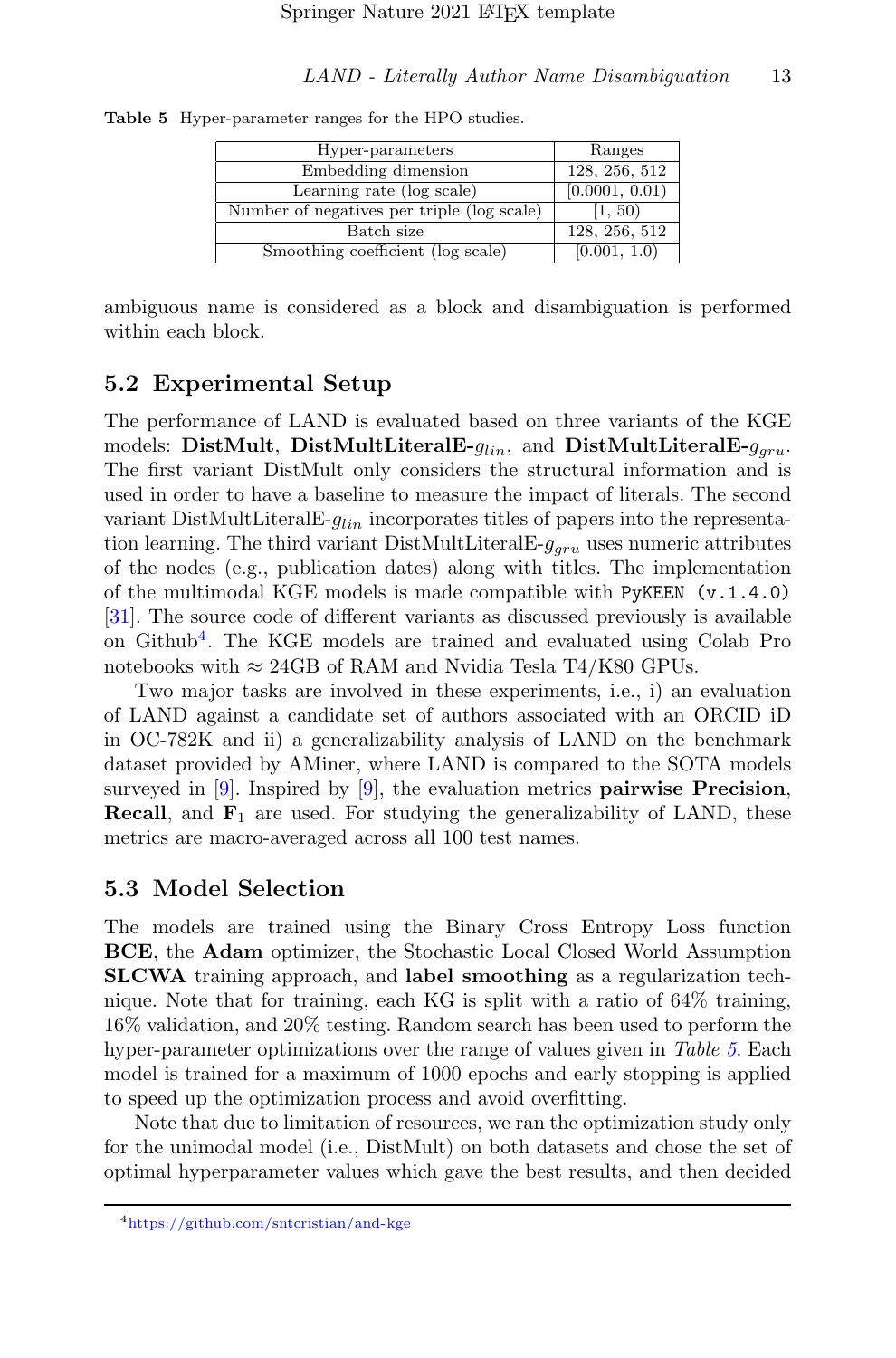<span id="page-13-0"></span>

| Field                  | Criterion                        | Score |
|------------------------|----------------------------------|-------|
| Shared words in titles | 2 / > 2                          | .5    |
| Shared coauthors       | 12/ > 2                          |       |
| Journal                | Exact match                      |       |
| Shared cited works     | 1/2/3/4/>4                       |       |
| Self-citation          | one publication citing the other |       |

Table 6 Rules to compute the similarity of two pairs of publications for the baseline Score Pairs. This table is a subset of the rules originally introduced in [\[16\]](#page-19-3)

to apply them also for training the multimodal models. The optimal hyperparameters are as follows: for OC-782K, embedding dimension: 512, learning rate: 0.0003, number of negatives: 12, batch size: 512, smoothing coefficient: 0.001, epochs: 120; for AMiner-534K, embedding dimension: 128, learning rate: 0.0001, number of negatives: 32, batch size: 512, smoothing coefficient: 0.1, epochs: 300.

For HAC, we define the distance threshold for the final clusters experimentally by trying to find a trade-off between Precision and Recall. However, since high recall systems tend to group different authors together and this negatively affects the performances for AND, we decided to favor high precision over recall. For  $OC-782K$ , the resulting best threshold is 0.6, while for  $AMiner-534K$  it is 0.26.

### 5.4 Baseline Methods

To better assess the performances of the LAND framework, two baseline methods are implemented: (i) a rule-based method originally proposed in [\[16\]](#page-19-3), which assigns a pairwise score of similarity to two publications based on several rules; and (ii) a simple disambiguation algorithm based on blocking and clustering of sentence embeddings extracted from titles. The rule-based method is inspired by [\[16\]](#page-19-3), hereby mentioned as Score Pairs, classifies if two publications belong to the same author or not by looking at several features (e.g., shared words in title, co-authors, citations, etc.) and computes an affinity score for each one of these features based on a list of criteria, i.e., exact string matching or number of co-occurrences. A list of the features compared, along with the respective comparison criteria and scores are reported in Table  $6$ . Then, a threshold on the sum of the affinity scores is chosen in order to decide whether the publications, given the similarity of their attributes, belong to the same author or not. In our experiments, the value of the threshold is 10.

The second baseline Title Similarity is chosen to estimate the representativeness of textual embeddings for the task of AND. This baseline performs HAC on the title embeddings encoded by the SPECTER language model [\[30\]](#page-20-8). It is implemented as follows: single linkage as linkage method, cosine similarity as affinity measure, and a threshold of 0.18. As for the architecture using KGEs, the threshold for clustering is selected by maximizing the  $F_1$  score while favoring Precision over Recall.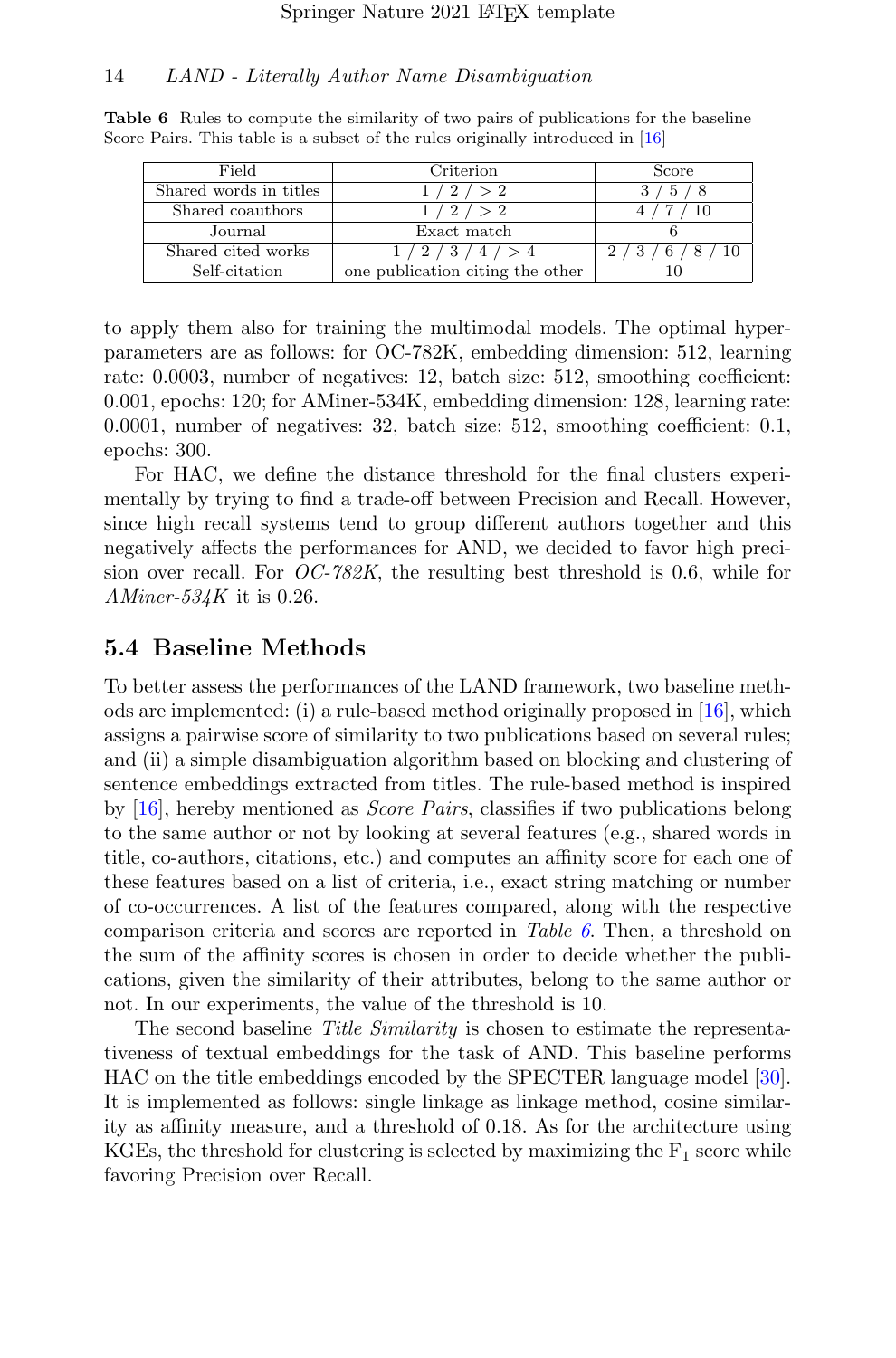<span id="page-14-0"></span>

| Model                       | Precision | Recall | $_{\rm F_1}$ |
|-----------------------------|-----------|--------|--------------|
| Score Pairs                 | 84.66     | 50.20  | 63.03        |
| Title Similarity            | 71.56     | 66.64  | 69.02        |
| $DistMult+HAC$              | 91.71     | 67.11  | 77.50        |
| $DistMultLiteralE-glin+HAC$ | 89.63     | 66.98  | 76.67        |
| $DistMultLiteralE-ggru+HAC$ | 82.76     | 67.59  | 74.40        |

Table 7 Results of AND on OC-782K. Best results are highlighted in bold.

Table 8 Confusion matrix of DistMult+HAC on OC-782K with high precision setup.

<span id="page-14-1"></span>

|                         | Positive label | Negative label | Total |
|-------------------------|----------------|----------------|-------|
| Positive Classification | 996            | 90             | 1086  |
| Negative Classification | 488            | 1582           | 2030  |
| Total                   | 1484           | 1672           | 3110  |

#### 5.5 Results

#### Evaluation on OC-782K

This section compares the results of different LAND variants, i.e., DistMult  $+$  HAC, DistMultLiteralE- $q_{lin}$  + HAC and DistMultLiteralE- $q_{gru}$  + HAC, on OC-782K with the two previously described baseline models.

Table [7](#page-14-0) shows the results of the experiment. The embedding-based model outperforms the baseline methods except for the precision of DistMultLiteralE $g_{\text{grav}}$ +HAC. More precisely, there is an increment in the pairwise  $F_1$  score of the best performing model DistMult+HAC, i.e., more than 14% and 8% as compared to the baselines Score Pairs and Title Similarity respectively. The best precision of 91.71 is obtained by DistMult+HAC. The best recall is 67.59 obtained by DistMultLiteralE- $g_{aru}$ +HAC. However, the difference of the recall as compared to DistMult+HAC is marginal. Finally, the structural variant of LAND (DistMult+HAC) had the highest  $F_1$  score of 77.50. For the other multimodal models, improvements in the results are not significant, i.e., the precision of 89.63, recall of 66.98, and the  $F_1$  score of 76.67 for the architecture which incorporates textual literals into the entity embeddings, and precision: 82.76, recall: 67.59 and  $F_1$ : 74.40 for the architecture which uses DistMult with textual and numerical embeddings. However, it's interesting to note that the model which uses textual and numerical information, i.e., DistMultLiteralE $g_{\text{grav}}$  has the highest recall; besides that, the low  $F_1$  score achieved by this model suggests the negligible influence of multimodal information for this dataset.

As it is noticeable in Table [8](#page-14-1), the performances of DistMult+HAC with respect to recall are far from being optimal, since our models ignored a relevant number of matching authors  $(>30\% \text{ avg.})$  in the evaluation dataset. However, we decided to avoid higher thresholds in order to reduce the number of false positives produced by our clustering algorithm and, as a consequence, to avoid attributing papers written by different persons to the same author. A plot of Precision and Recall curves for OC-782K is available in the Figure  $\frac{1}{4}$  $\frac{1}{4}$  $\frac{1}{4}$ .

By applying DistMult+HAC to the whole set of authors in OC-782K with the high precision setup, we are able to reduce the author entities from 188,565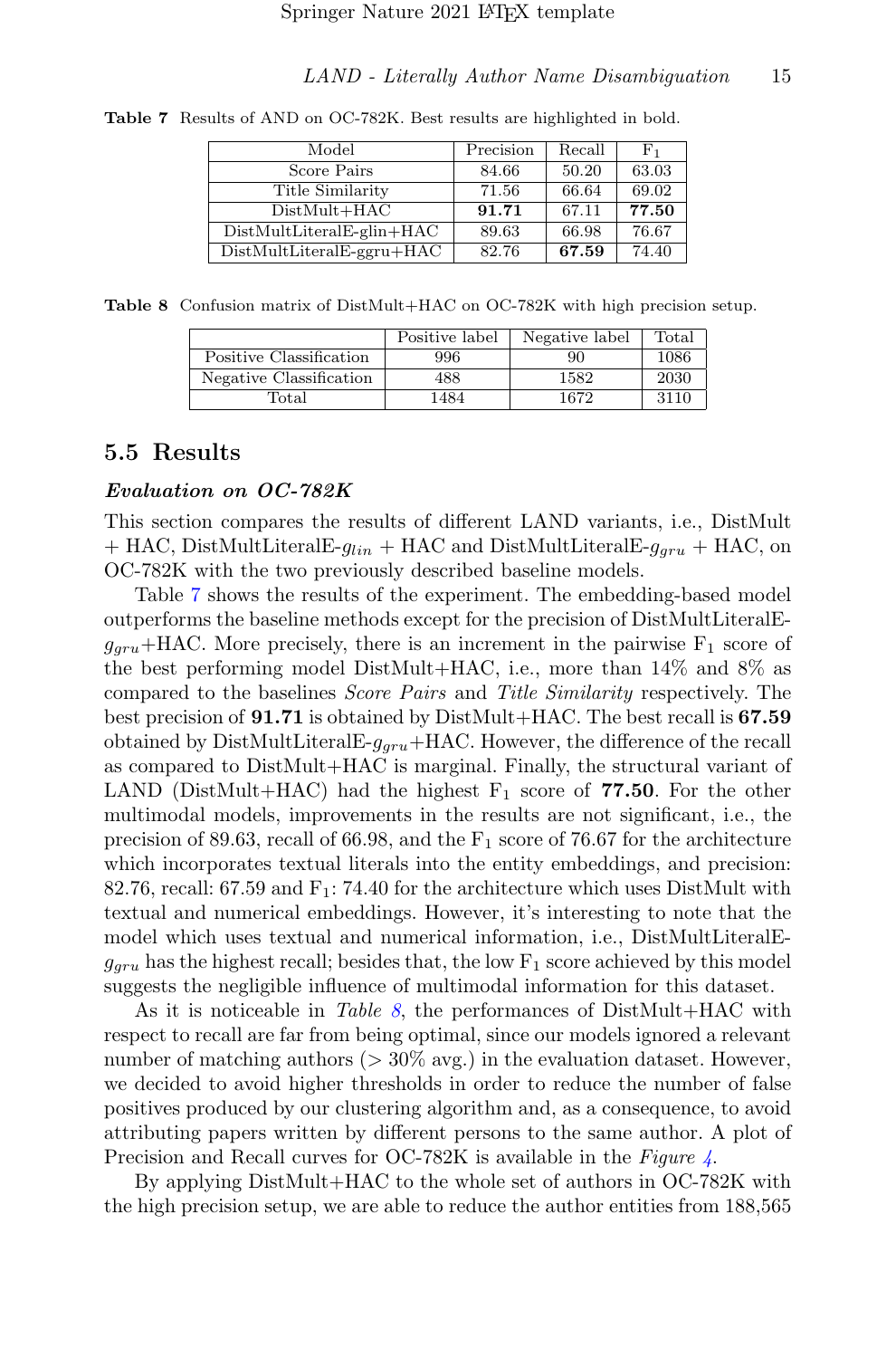

<span id="page-15-0"></span>Fig. 4 Plot of the precision and recall curves of our best AND system on different distance thresholds.

Table 9 Results of author name disambiguation for the AMiner benchmark [\[9\]](#page-18-5). Best results are reported in bold and the underlined results show the values in which our models showed competitive performances.

| Model                                             | Precision | Recall | $_{\rm F_1}$ |
|---------------------------------------------------|-----------|--------|--------------|
| GHOST <sup>[15]</sup>                             | 81.62     | 40.43  | 50.23        |
| BEARD <sup>[18]</sup>                             | 57.09     | 77.22  | 63.10        |
| Zhang and Al Hasan, $2017$ [19]                   | 70.63     | 59.53  | 62.81        |
| Zhang et al., $2018$ [9]                          | 77.96     | 63.03  | 67.79        |
| $\overline{\text{Dist}}\text{Mult} + \text{HAC}$  | 78.36     | 59.68  | 63.36        |
| $DistMultLiterale-q_{lin} + HAC$                  | 77.24     | 61.21  | 64.18        |
| $\overline{\text{DistMultLiteralE-}g_{gru}}$ +HAC | 77.62     | 59.91  | 63.07        |

to 135,325 (a reduction of more than 28%). This shows how relevant KGEs can be for AND on SKGs and how they can be effective in removing duplicates.

#### Evaluation on AMiner Dataset

We tested the generalizability of our approach on a newly collected KG extracted from the AMiner benchmark dataset for AND [\[9\]](#page-18-5). The results of LAND are compared to the performances of SOTA AND models reported in the benchmark study in [\[9\]](#page-18-5) (A description of these models is provided in Section 2.1). However, we have to state that this comparison is not fair, since our LAND architectures are trained on a KG, i.e. AMiner-534K, which contains less information than the training dataset used in the original benchmark study.

Despite the unfairness in the comparison, two out of three of our LAND variants, i.e. DistMult+HAC and DistMult-Literal E- $g_{lin}$ , achieve the second and third best  $F_1$  score. Moreover, our architecture DistMult+HAC achieves the second best precision score, only outperformed by GHOST [\[15\]](#page-19-2), which in turn has a comparably lower recall than our models.

Another interesting fact is that, for this dataset, the multimodal model DistMultLiteralE- $g_{lin}$ +HAC performes better than the unimodal model in the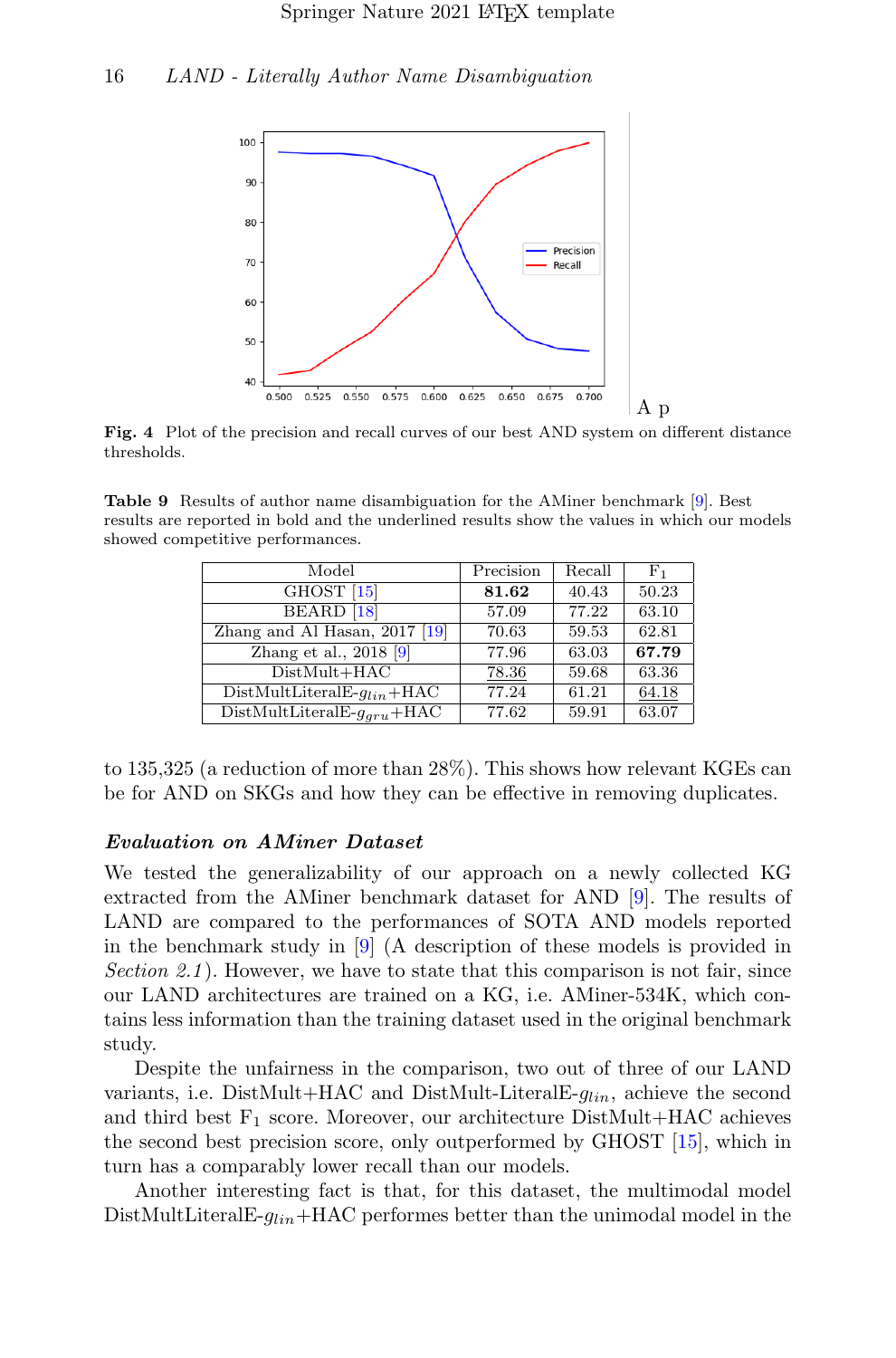<span id="page-16-0"></span>

Fig. 5 Plot of the precision and recall curves of DistMult+HAC on AMiner.

recall, while keeping slightly lower levels of precision. This shows that, for this KG, integrating textual literals did enhance the model performances by allowing to find more matching authors. However, it is to be noticed that as for OC-782K, DistMult-LiteralE- $g_{aru}$ +HAC receives the lower scores among the KGE-based architectures, thus allowing us to infer the neglectable influence that numeric features bring for AND. For this dataset, we adopted as configuration for HAC single linkage, cosine similarity, and a distance threshold of 0.26. A plot of precision and recall curves is available in Figure [5](#page-16-0).

By comparing our results with those of the other SOTA models on the AMiner benchmark dataset, we showed that LAND achieves competitive performances on large-scale author name disambiguation, only being outperformed by more complex models such as Zhang et al. [\[9\]](#page-18-5).

#### 5.6 Error Analysis

We randomly sampled a subset of 50 wrongly matched pairs (i.e. false positives) from the disambiguated OC-782K in order to analyze the most frequent errors produced by our AND system. We found out that most of the wrong matches are related to Asian authors with common surnames and first initials, like "Chen B", "Kim S", "Li Y", "Wang J", "Li J", "Hu Z" and "Chen J". This is probably due to the fact that LN-FI blocking tends to create huge blocks for very frequent surnames and this causes wrong authors to slide inside the final clusters, especially when they share some features (like references or publishing venue). However, we found out that it is possible to remove all these errors by using a post-blocking strategy which poses the condition that  $fullname_i =$  $fullname_i$  before merging two authors. Indeed, we found out that all the wrongly matched pairs in our sample which share the same full name are the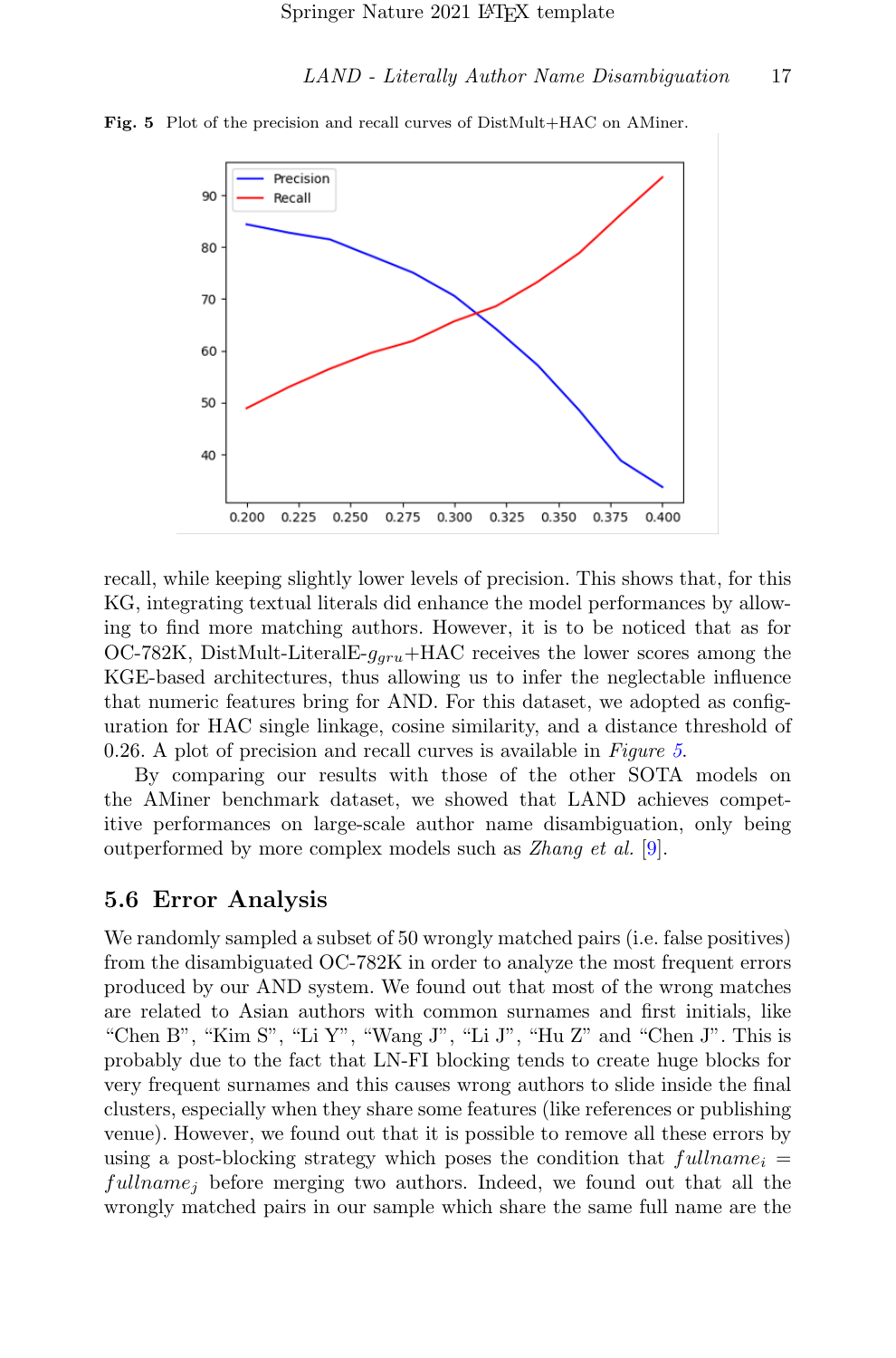same person and their entities are wrongly labeled due to the fact that they used multiple ORCIDs across different scholarly works.

# <span id="page-17-3"></span>6 Summary & Future Perspectives

This article has introduced a framework, named LAND, to perform Author Name Disambiguation (AND) for scholarly data represented as linked data or included in SKGs by developing KGE models based on relationships between entities and the related literal information associated to them. We have demonstrated that these models can be used in the downstream task of clustering for AND effectively. The proposed framework outperforms state-of-the-art methods on a newly created benchmark dataset defining a SKG (named OC-782K) compliant with the OpenCitations Data Model (OCDM) as well as another SKG (named AMiner-534K) created using an existing benchmark dataset, i.e., AMiner. Our method is able to maintain competitive levels of precision, recall and  $F_1$  even when dealing with more complex models. Moreover, LAND is designed for dealing with data within knowledge graphs.

In future, we plan to extend our approach to include also author collaboration network information along with the topic of interest/area of expertise extracted by processing author's publications via deep learning approaches. Having such additional data will allow us to test if they can improve the results for the task of author name disambiguation.

Acknowledgments. This study was partially funded by the "Scholarship for research periods abroad aimed at the preparation of the master thesis" by the department of Classical Philology and Italian Studies, University of Bologna [\(https://ficlit.unibo.it/it\)](https://ficlit.unibo.it/it).

# References

- <span id="page-17-0"></span>[1] Hogan, A., Blomqvist, E., Cochez, M., d'Amato, C., de Melo, G., Gutiérrez, C., Kirrane, S., Gayo, J.E.L., Navigli, R., Neumaier, S., Ngomo, A.N., Polleres, A., Rashid, S.M., Rula, A., Schmelzeisen, L., Sequeda, J.F., Staab, S., Zimmermann, A.: Knowledge graphs. ACM Comput. Surv. 54(4), 71–17137 (2021). <https://doi.org/10.1145/3447772>
- <span id="page-17-1"></span>[2] Liu, J., Tang, T., Wang, W., Xu, B., Kong, X., Xia, F.: A Survey of Scholarly Data Visualization. IEEE Access 6, 19205–19221 (2018). [https://doi.org/10.1109/ACCESS.2018.2815030.](https://doi.org/10.1109/ACCESS.2018.2815030) Conference Name: IEEE Access
- <span id="page-17-2"></span>[3] Beel, J., Gipp, B., Langer, S., Breitinger, C.: Research-paper recommender systems: a literature survey. International Journal on Digital Libraries 17(4), 305–338 (2016). [https://doi.org/10.1007/](https://doi.org/10.1007/s00799-015-0156-0) [s00799-015-0156-0.](https://doi.org/10.1007/s00799-015-0156-0) Accessed 2021-12-03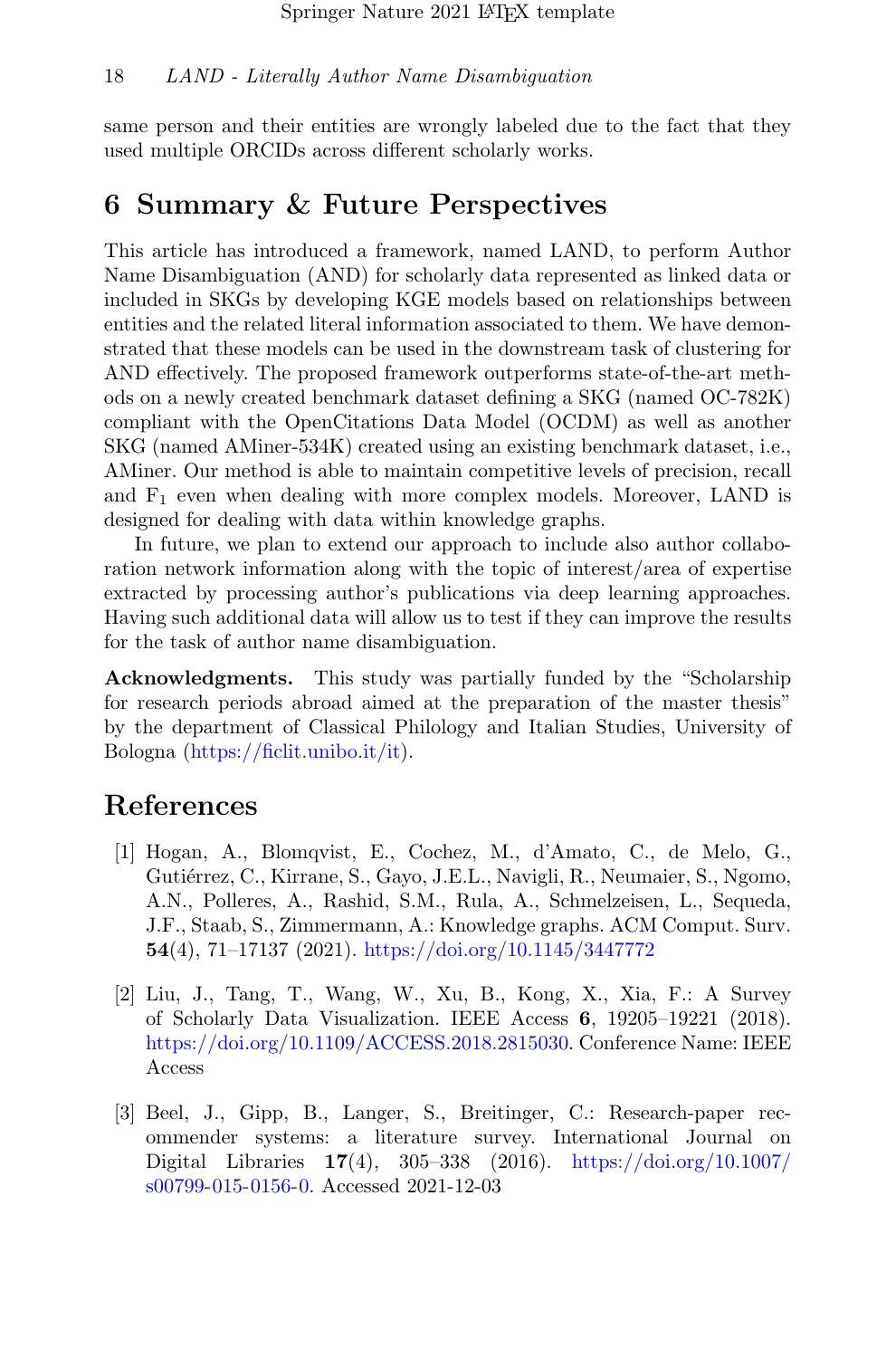- <span id="page-18-0"></span>[4] Färber, M., Jatowt, A.: Citation recommendation: approaches and datasets. International Journal on Digital Libraries 21(4), 375–405 (2020). [https://doi.org/10.1007/s00799-020-00288-2.](https://doi.org/10.1007/s00799-020-00288-2) Accessed 2021-12-03
- <span id="page-18-1"></span>[5] Sanyal, D.K., Bhowmick, P.K., Das, P.P.: A review of author name disambiguation techniques for the PubMed bibliographic database. Journal of Information Science 47(2), 227–254 (2021). [https://doi.org/10.1177/](https://doi.org/10.1177/0165551519888605) [0165551519888605.](https://doi.org/10.1177/0165551519888605) Accessed 2021-07-30
- <span id="page-18-2"></span>[6] Peroni, S., Shotton, D.: OpenCitations, an infrastructure organization for open scholarship. Quantitative Science Studies 1(1), 428–444 (2020). [https://doi.org/10.1162/qss](https://doi.org/10.1162/qss_a_00023)\_a\_00023. Accessed 2021-08-26
- <span id="page-18-3"></span>[7] Wan, H., Zhang, Y., Zhang, J., Tang, J.: AMiner: Search and Mining of Academic Social Networks. Data Intelligence 1(1), 58–76 (2019). [https:](https://doi.org/10.1162/dint_a_00006) [//doi.org/10.1162/dint](https://doi.org/10.1162/dint_a_00006) a 00006. Accessed 2021-12-03
- <span id="page-18-4"></span>[8] Färber, M.: The Microsoft Academic Knowledge Graph: A Linked Data Source with 8 Billion Triples of Scholarly Data. In: Ghidini, C., Hartig, O., Maleshkova, M., Svátek, V., Cruz, I., Hogan, A., Song, J., Lefrançois, M., Gandon, F. (eds.) The Semantic Web – ISWC 2019. Lecture Notes in Computer Science, pp. 113–129. Springer, Cham (2019). [https://doi.org/](https://doi.org/10.1007/978-3-030-30796-7_8) [10.1007/978-3-030-30796-7](https://doi.org/10.1007/978-3-030-30796-7_8) 8
- <span id="page-18-5"></span>[9] Zhang, Y., Zhang, F., Yao, P., Tang, J.: Name Disambiguation in AMiner: Clustering, Maintenance, and Human in the Loop. In: Proceedings of the 24th ACM SIGKDD International Conference on Knowledge Discovery & Data Mining, pp. 1002–1011. ACM, London United Kingdom (2018). [https://doi.org/10.1145/3219819.3219859.](https://doi.org/10.1145/3219819.3219859) https://dl.acm.org/doi/10.1145/3219819.3219859 Accessed 2021-08-13
- <span id="page-18-6"></span>[10] Gesese, G.A., Biswas, R., Alam, M., Sack, H.: A survey on knowledge graph embeddings with literals: Which model links better literally? Semantic Web 12(4), 617–647 (2021). [https://doi.org/10.3233/](https://doi.org/10.3233/SW-200404) [SW-200404.](https://doi.org/10.3233/SW-200404) Accessed 2021-07-28
- <span id="page-18-7"></span>[11] Kristiadi, A., Khan, M.A., Lukovnikov, D., Lehmann, J., Fischer, A.: Incorporating Literals into Knowledge Graph Embeddings. arXiv:1802.00934 [cs, stat] (2019). arXiv: 1802.00934. Accessed 2021-07- 28
- <span id="page-18-8"></span>[12] Ward, J.H.: Hierarchical Grouping to Optimize an Objective Function. Journal of the American Statistical Association 58(301),  $236-244$  (1963). [https://doi.org/10.1080/](https://doi.org/10.1080/01621459.1963.10500845) [01621459.1963.10500845.](https://doi.org/10.1080/01621459.1963.10500845) Publisher: Taylor & Francis eprint: https://www.tandfonline.com/doi/pdf/10.1080/01621459.1963.10500845. Accessed 2021-09-11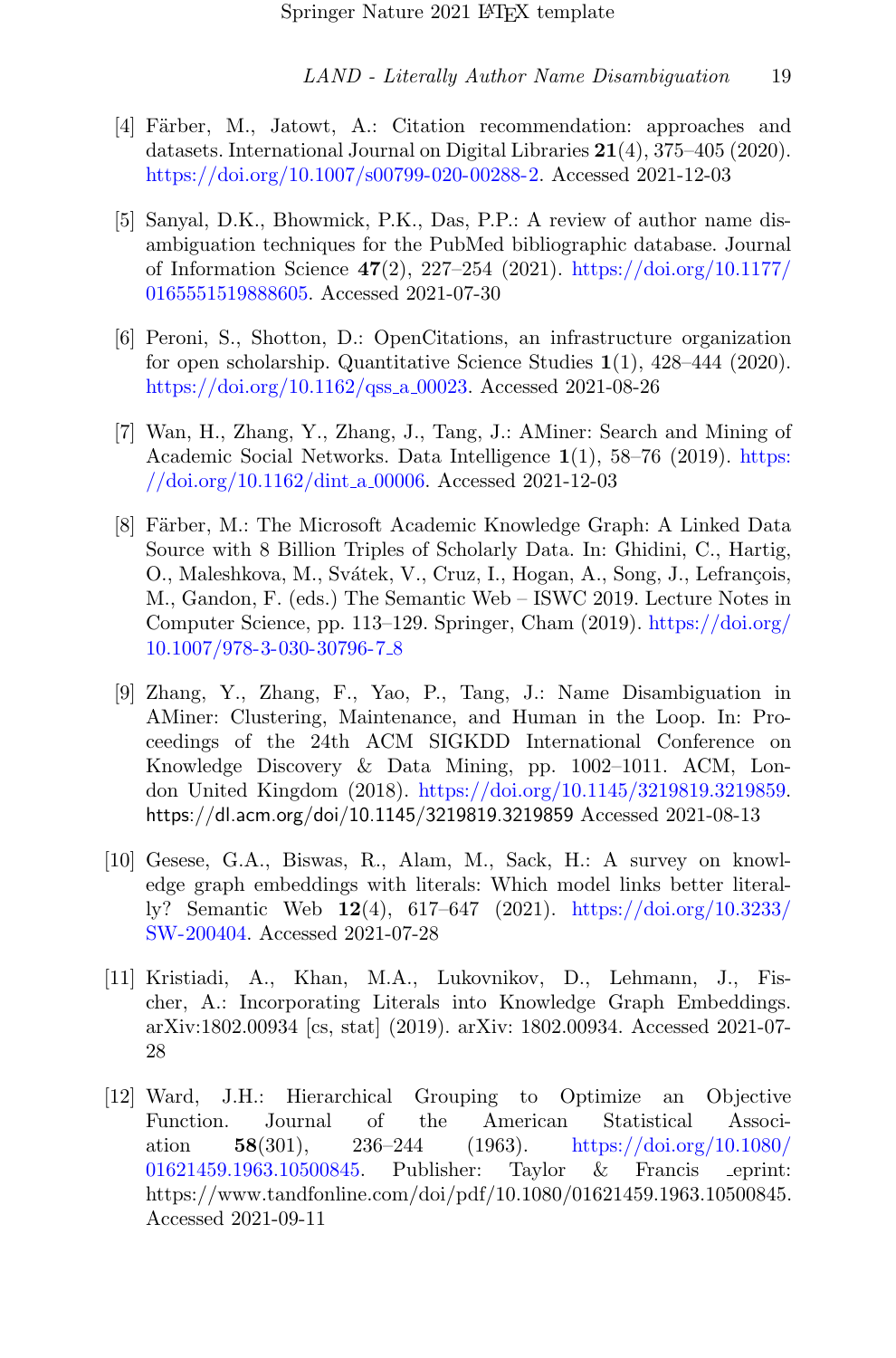- <span id="page-19-0"></span>[13] Backes, T.: The Impact of Name-Matching and Blocking on Author Disambiguation. In: Proceedings of the 27th ACM International Conference on Information and Knowledge Management, pp. 803–812. ACM, Torino Italy (2018). [https://doi.org/10.1145/3269206.3271699.](https://doi.org/10.1145/3269206.3271699) https://dl.acm.org/doi/10.1145/3269206.3271699 Accessed 2021-07-28
- <span id="page-19-1"></span>[14] Ferreira, A.A., Gonçalves, M.A., Laender, A.H.F.: A brief survey of automatic methods for author name disambiguation. ACM SIGMOD Record 41(2), 15–26 (2012). [https://doi.org/10.1145/2350036.2350040.](https://doi.org/10.1145/2350036.2350040) Accessed 2021-07-30
- <span id="page-19-2"></span>[15] Fan, X., Wang, J., Pu, X., Zhou, L., Lv, B.: On Graph-Based Name Disambiguation. Journal of Data and Information Quality  $2(2)$ ,  $1-23$  (2011). [https://doi.org/10.1145/1891879.1891883.](https://doi.org/10.1145/1891879.1891883) Accessed 2021-07-31
- <span id="page-19-3"></span>[16] Caron, E., van Eck, N.-J.: Large scale author name disambiguation using rule-based scoring and clustering: International conference on science and technology indicators. Proceedings of the Science and Technology Indicators Conference 2014, 79–86 (2014). Place: Leiden Publisher: Universiteit Leiden. Accessed 2021-09-17
- <span id="page-19-4"></span>[17] Torvik, V.I., Smalheiser, N.R.: Author Name Disambiguation in MED-LINE. ACM transactions on knowledge discovery from data 3(3), 11 (2009). <https://doi.org/10.1145/1552303.1552304>
- <span id="page-19-5"></span>[18] Louppe, G., Al-Natsheh, H.T., Susik, M., Maguire, E.J.: Ethnicity Sensitive Author Disambiguation Using Semi-supervised Learning. In: Ngonga Ngomo, A.-C., Kˇremen, P. (eds.) Knowledge Engineering and Semantic Web vol. 649, pp. 272–287. Springer, Cham (2016). [https://](https://doi.org/10.1007/978-3-319-45880-9_21) [doi.org/10.1007/978-3-319-45880-9](https://doi.org/10.1007/978-3-319-45880-9_21) 21. Series Title: Communications in Computer and Information Science. http://link.springer.com/10.1007/978-  $3-319-45880-921Accessed2021-08-13$
- <span id="page-19-6"></span>[19] Zhang, B., Al Hasan, M.: Name Disambiguation in Anonymized Graphs using Network Embedding. In: Proceedings of the 2017 ACM on Conference on Information and Knowledge Management, pp. 1239–1248. ACM, Singapore Singapore (2017). [https://doi.org/10.1145/3132847.3132873.](https://doi.org/10.1145/3132847.3132873) https://dl.acm.org/doi/10.1145/3132847.3132873 Accessed 2021-08-13
- <span id="page-19-7"></span>[20] Mai, G., Janowicz, K., Yan, B.: Combining Text Embedding and Knowledge Graph Embedding Techniques for Academic Search Engines. (2018)
- <span id="page-19-8"></span>[21] Le, Q., Mikolov, T.: Distributed Representations of Sentences and Documents. In: Proceedings of the 31st International Conference on Machine Learning, pp. 1188–1196. PMLR, ??? (2014). ISSN: 1938-7228. https://proceedings.mlr.press/v32/le14.html Accessed 2021-09-28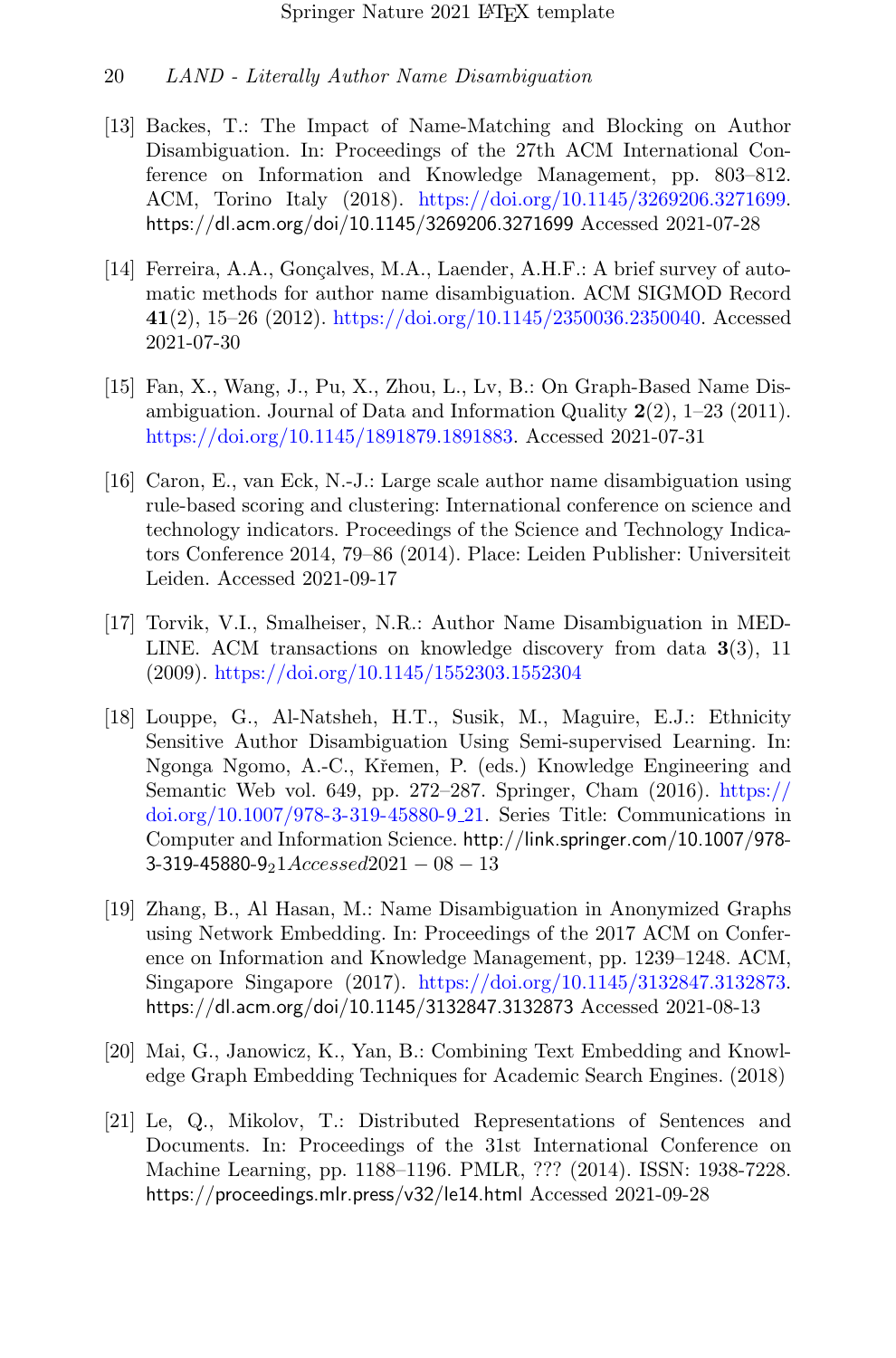- <span id="page-20-0"></span>[22] Bordes, A., Usunier, N., Garcia-Duran, A., Weston, J., Yakhnenko, O.: Translating Embeddings for Modeling Multirelational Data. In: Advances in Neural Information Processing Systems, vol. 26. Curran Associates, Inc., ??? (2013). https://papers.nips.cc/paper/2013/hash/1cecc7a77928ca8133fa24680a88d2f9- Abstract.html Accessed 2021-09-15
- <span id="page-20-1"></span>[23] Nayyeri, M., Vahdati, S., Zhou, X., Shariat Yazdi, H., Lehmann, J.: Embedding-Based Recommendations on Scholarly Knowledge Graphs. In: Harth, A., Kirrane, S., Ngonga Ngomo, A.-C., Paulheim, H., Rula, A., Gentile, A.L., Haase, P., Cochez, M. (eds.) The Semantic Web. Lecture Notes in Computer Science, pp. 255–270. Springer, Cham (2020). [https://doi.org/10.1007/978-3-030-49461-2](https://doi.org/10.1007/978-3-030-49461-2_15) 15
- <span id="page-20-2"></span>[24] Sun, Z., Deng, Z.-H., Nie, J.-Y., Tang, J.: RotatE: Knowledge Graph Embedding by Relational Rotation in Complex Space. arXiv:1902.10197 [cs, stat] (2019). arXiv: 1902.10197. Accessed 2021-09-15
- <span id="page-20-3"></span>[25] Massari, A.: Bibliographic dataset based on Scientometrics, containing provenance information compliant with the OpenCitations Data Model and non disambigued authors. Zenodo. Type: dataset (2021). [https:](https://doi.org/10.5281/zenodo.5151264) [//doi.org/10.5281/zenodo.5151264.](https://doi.org/10.5281/zenodo.5151264) <https://zenodo.org/record/5151264> Accessed 2021-09-29
- <span id="page-20-4"></span>[26] Daquino, M., Peroni, S., Shotton, D., Colavizza, G., Ghavimi, B., Lauscher, A., Mayr, P., Romanello, M., Zumstein, P.: The OpenCitations Data Model. arXiv:2005.11981 [cs] (2020). arXiv: 2005.11981. Accessed 2021-07-28
- <span id="page-20-5"></span>[27] Falco, R., Gangemi, A., Peroni, S., Shotton, D., Vitali, F.: Modelling OWL Ontologies with Graffoo. In: Presutti, V., Blomqvist, E., Troncy, R., Sack, H., Papadakis, I., Tordai, A. (eds.) The Semantic Web: ESWC 2014 Satellite Events. Lecture Notes in Computer Science, vol. 8798, pp. 320– 325. Springer, Cham (2014). [https://doi.org/10.1007/978-3-319-11955-7](https://doi.org/10.1007/978-3-319-11955-7_42) [42.](https://doi.org/10.1007/978-3-319-11955-7_42) https://doi.org/10.1007/978-3-319-11955-7 $_42Acces sed2019 - 04 - 02$
- <span id="page-20-6"></span>[28] Santini, C., Alam, M., Asefa, G.G., Peroni, S., Gangemi, A., Sack, H.: AMiner-534K: Knowledge Graph of AMiner benchmark for Author Name Disambiguation. Zenodo. Type: dataset (2021). [https://doi.org/10.5281/](https://doi.org/10.5281/zenodo.5675801) [zenodo.5675801.](https://doi.org/10.5281/zenodo.5675801) <https://zenodo.org/record/5675801> Accessed 2021-11- 24
- <span id="page-20-7"></span>[29] Yang, B., Yih, W.-t., He, X., Gao, J., Deng, L.: Embedding Entities and Relations for Learning and Inference in Knowledge Bases. arXiv:1412.6575 [cs] (2015). arXiv: 1412.6575. Accessed 2021-09-28
- <span id="page-20-8"></span>[30] Cohan, A., Feldman, S., Beltagy, I., Downey, D., Weld, D.S.: SPECTER: